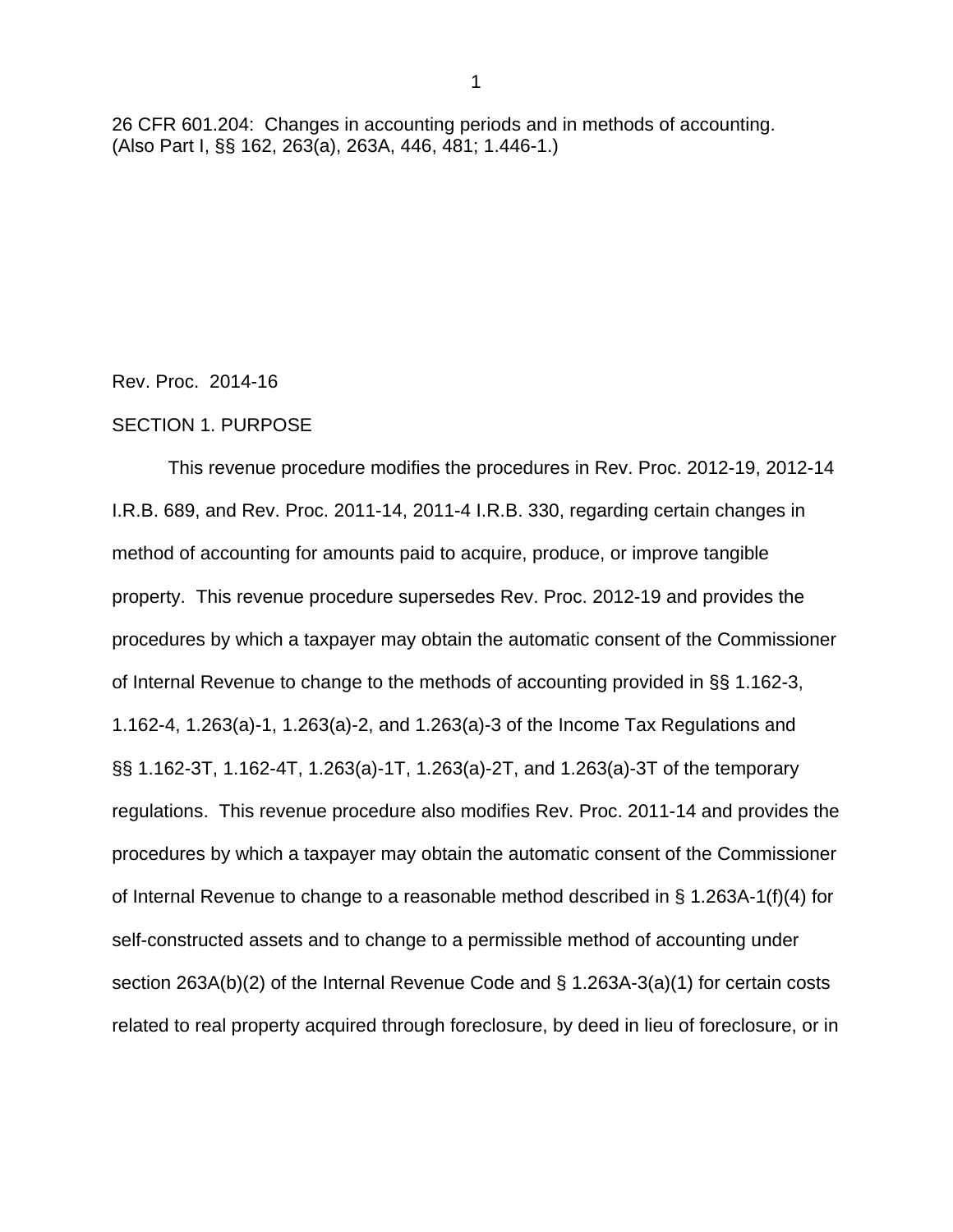another similar transaction. Finally, this revenue procedure also modifies section 3.09 of the APPENDIX of Rev. Proc. 2011-14 regarding a change to the method of accounting described in Rev. Proc. 2011-43, 2011-37 I.R.B. 326, for taxpayers in the business of transporting, delivering, or selling electricity.

#### SECTION 2. BACKGROUND

.01 The Internal Revenue Service (IRS) and the Treasury Department recently issued final regulations under §§ 1.162-3, 1.162-4, 1.263(a)-1, 1.263(a)-2, and 1.263(a)- 3 (T.D. 9636, 2013-43 I.R.B. 331, 78 Fed. Reg. 57686) (the final tangible property regulations). Section 1.162-3 provides rules for amounts paid or incurred for materials and supplies. Section 1.162-4 provides rules for amounts paid or incurred for repairs and maintenance. Section 1.263(a)-1 provides general rules for capital expenditures. Section 1.263(a)-2 provides rules for amounts paid or incurred for the acquisition and production of tangible property. Section 1.263(a)-3 provides rules for amounts paid or incurred for the improvement of tangible property. The final tangible property regulations generally apply to taxable years beginning on or after January 1, 2014, but also permit a taxpayer to choose to apply these sections to taxable years beginning on or after January 1, 2012. Alternatively, the final tangible property regulations permit a taxpayer to apply the temporary regulations under §§ 1.162-3T, 1.162-4T, 1.263(a)-1T, 1.263(a)-2T, and 1.263(a)-3T (T.D. 9564, 2012-14 I.R.B. 614, 76 Fed. Reg. 81060) (the temporary tangible property regulations) to taxable years (or where applicable, to amounts paid or incurred) beginning on or after January 1, 2012, and before January 1, 2014.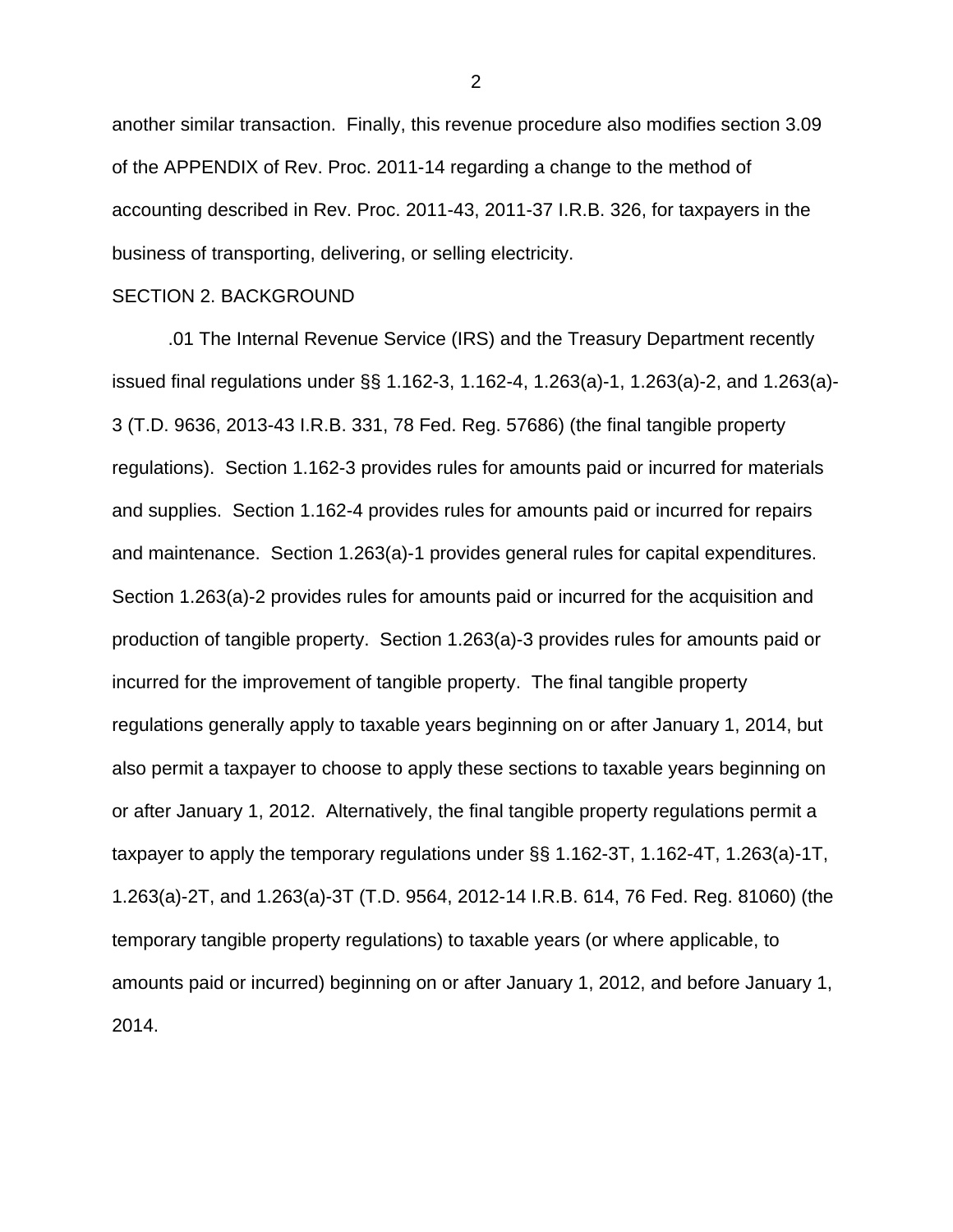.02 Except as otherwise expressly provided by the Internal Revenue Code or the regulations thereunder, section 446(e) and § 1.446-1(e)(2) require a taxpayer to secure the consent of the Commissioner before changing a method of accounting for federal income tax purposes.

.03 Sections 1.162-3(i), 1.162-4(b), 1.263(a)-1(g), 1.263(a)-2(i), and 1.263(a)- 3(q) of the final tangible property regulations provide that a taxpayer seeking to change to a method of accounting provided in the final tangible property regulations must secure the consent of the Commissioner in accordance with the requirements of  $§ 1.446 - 1(e).$ 

.04 Sections 1.162-3T(i), 1.162-4T(b), 1.263(a)-1T(f), 1.263(a)-2T(j), and 1.263(a)-3T(o) of the temporary tangible property regulations provide that a taxpayer seeking to change to a method of accounting provided in the temporary tangible property regulations must secure the consent of the Commissioner in accordance with the requirements of  $\S$  1.446-1(e).

.05 Section 1.446-1(e)(3)(ii) authorizes the Commissioner to prescribe administrative procedures setting forth the terms and conditions necessary for a taxpayer to obtain consent to change a method of accounting. Rev. Proc. 2011-14 provides procedures by which a taxpayer may obtain automatic consent from the Commissioner to change to a method of accounting described in the APPENDIX of Rev. Proc. 2011-14. A taxpayer complying with all the applicable provisions of Rev. Proc. 2011-14 obtains the consent of the Commissioner to change its method of accounting under section 446(e).

.06 Section 3.01 of this revenue procedure modifies the APPENDIX of Rev. Proc.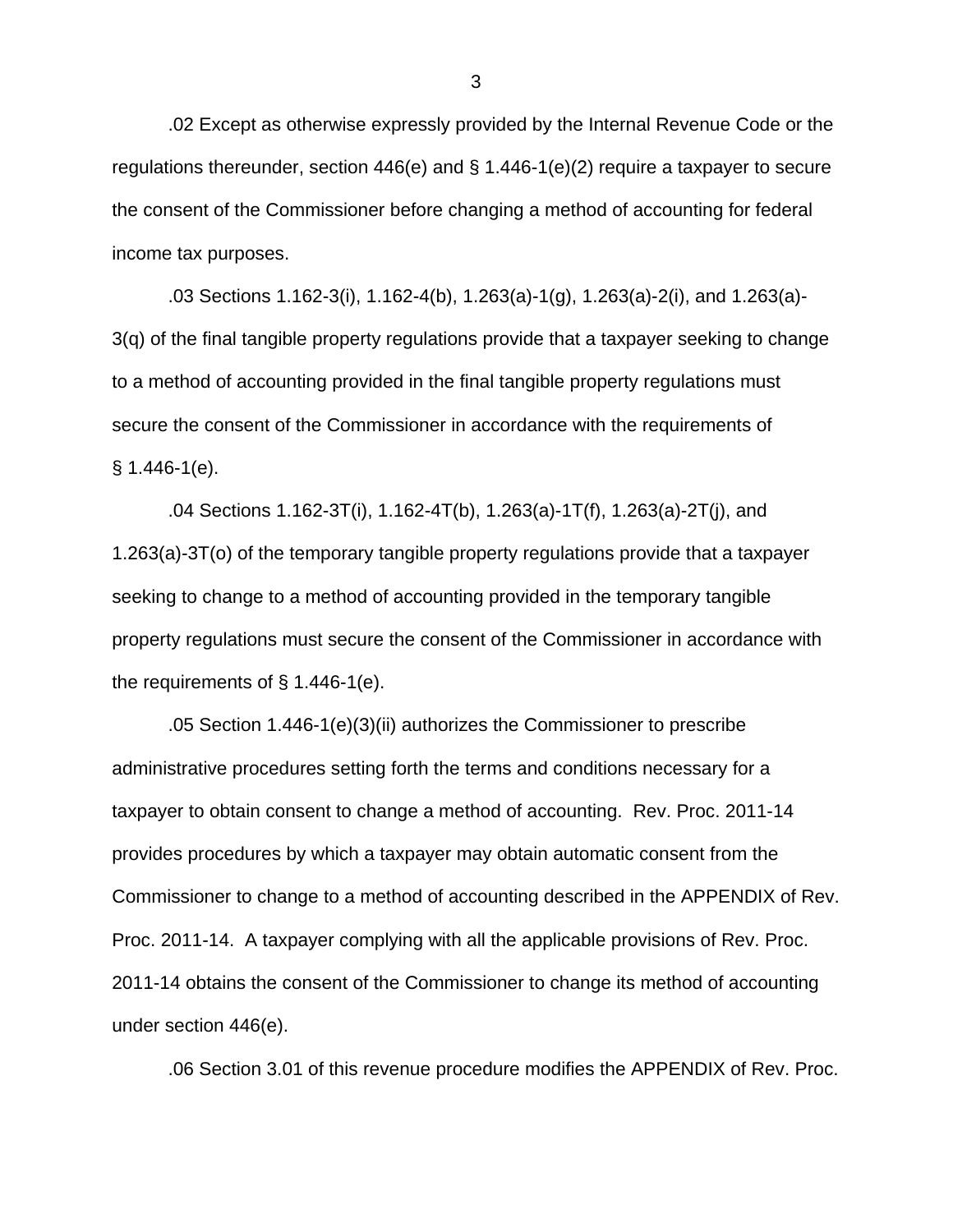2011-14 to amend existing method change procedures to be consistent with both the temporary and final tangible property regulations.

.07 Section 3.02 of this revenue procedure modifies the APPENDIX of Rev. Proc. 2011-14 to provide new method change procedures consistent with both the temporary and final tangible property regulations.

.08 Section 11.01 and 11.02 of the APPENDIX of Rev. Proc. 2011-14 provide procedures by which a taxpayer may obtain the automatic consent of the Commissioner to change to certain uniform capitalization (UNICAP) methods of accounting. These procedures do not apply to a change to a reasonable method, within the meaning of § 1.263A-1(f)(4), to properly allocate direct and indirect costs among units of property produced during the taxable year unless the methods are specifically described in  $\S$  1.263A-1(f)(2) or (3).

.09 The Service is aware that, as a result of applying the final tangible property regulations, taxpayers may want to change to a reasonable method, within the meaning of § 1.263A-1(f)(4), other than the methods specifically described in § 1.263A-1(f)(2) or (3) to properly allocate direct and indirect costs among units of property produced during the taxable year. To align the filing requirements for certain changes in method of accounting for amounts paid to acquire, produce, or improve tangible property with a change to a reasonable method described in § 1.263A-1(f)(4), section 3.02 of this revenue procedure adds section 11.09 to the APPENDIX of Rev. Proc. 2011-14 to provide automatic consent for changes to a reasonable method of accounting under section 263A, provided certain limited conditions are met.

.10 The Service is aware that questions have arisen regarding whether the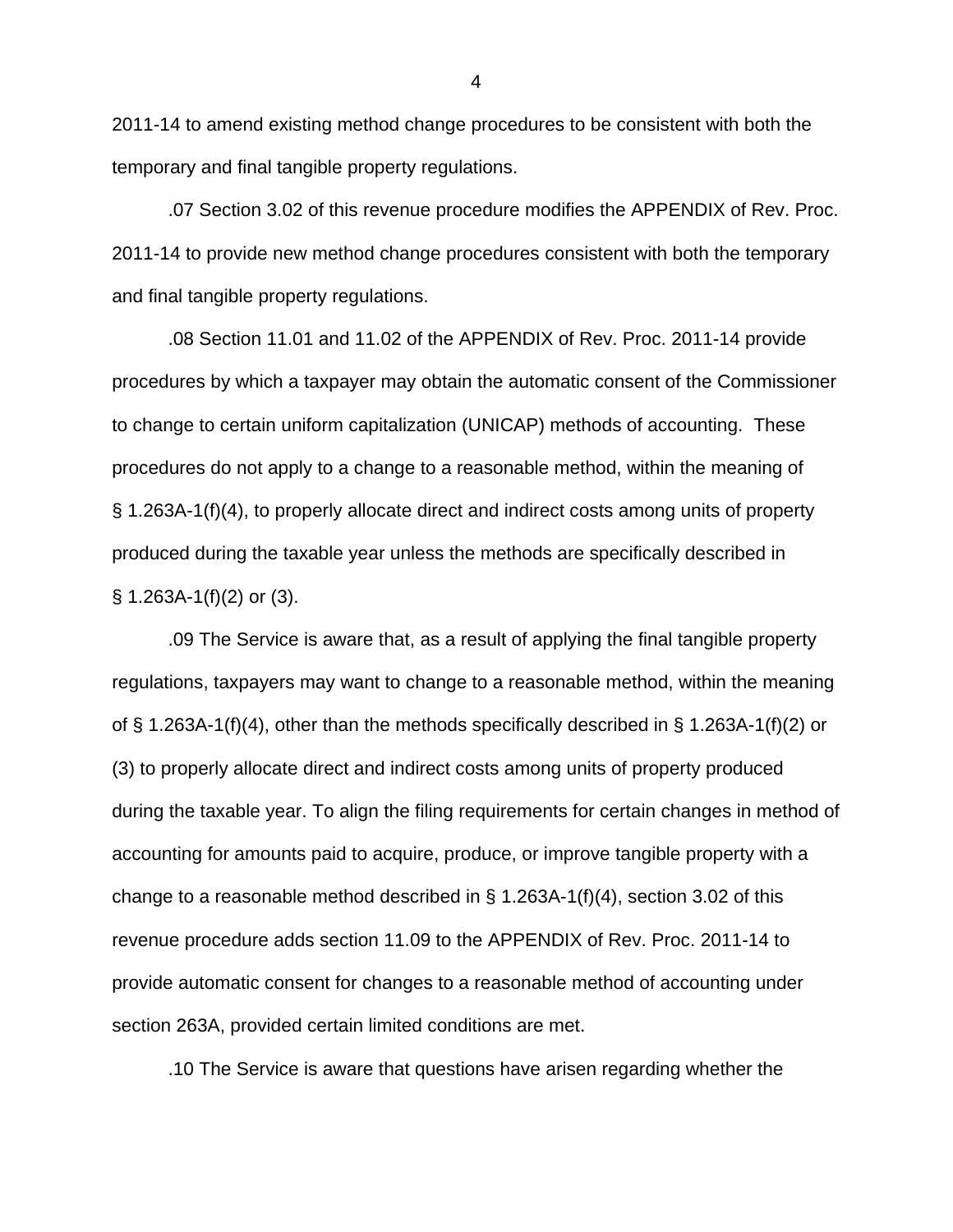capitalization rules of section 263A(b)(2)(A) apply to real property acquired by certain taxpayers through a foreclosure proceeding, or a deed-in-lieu of foreclosure transaction. Currently there is no automatic consent procedure for a change in method of accounting to stop capitalizing under section 263A(b)(2) costs of acquiring and holding property obtained through foreclosure (or similar transaction). To facilitate a change in method of accounting in this situation, section 3.02 of this revenue procedure adds section 11.10 to the APPENDIX to provide automatic consent for a change in method of accounting to an otherwise permissible method of accounting that does not capitalize under section 263A(b)(2) amounts for acquiring or holding real property obtained through a foreclosure proceeding, a deed-in-lieu of foreclosure transaction, or another similar transaction.

.11 Section 3.09 of the APPENDIX to Rev. Proc. 2011-14 allows taxpayers in the business of transporting, delivering, or selling electricity to change their method of accounting to the safe harbor method of accounting described in Rev. Proc. 2011-43. Under Rev. Proc. 2011-43, the scope limitations of section 4.02 of Rev. Proc. 2011-14 do not apply to an electric transmission or distribution company that changes to the method of accounting provided in Rev. Proc. 2011-43 for its first or second taxable year ending after December 30, 2010. Under Rev. Proc. 2012-39, 2012-41 I.R.B. 470, the scope waiver limitation was modified to include the first, second, or third taxable year ending after December 30, 2010.

.12 The Service is aware that a number of electric transmission and distribution companies still have not had time to change their method of accounting to the safe harbor method of accounting described in Rev. Proc. 2011-43. Accordingly, this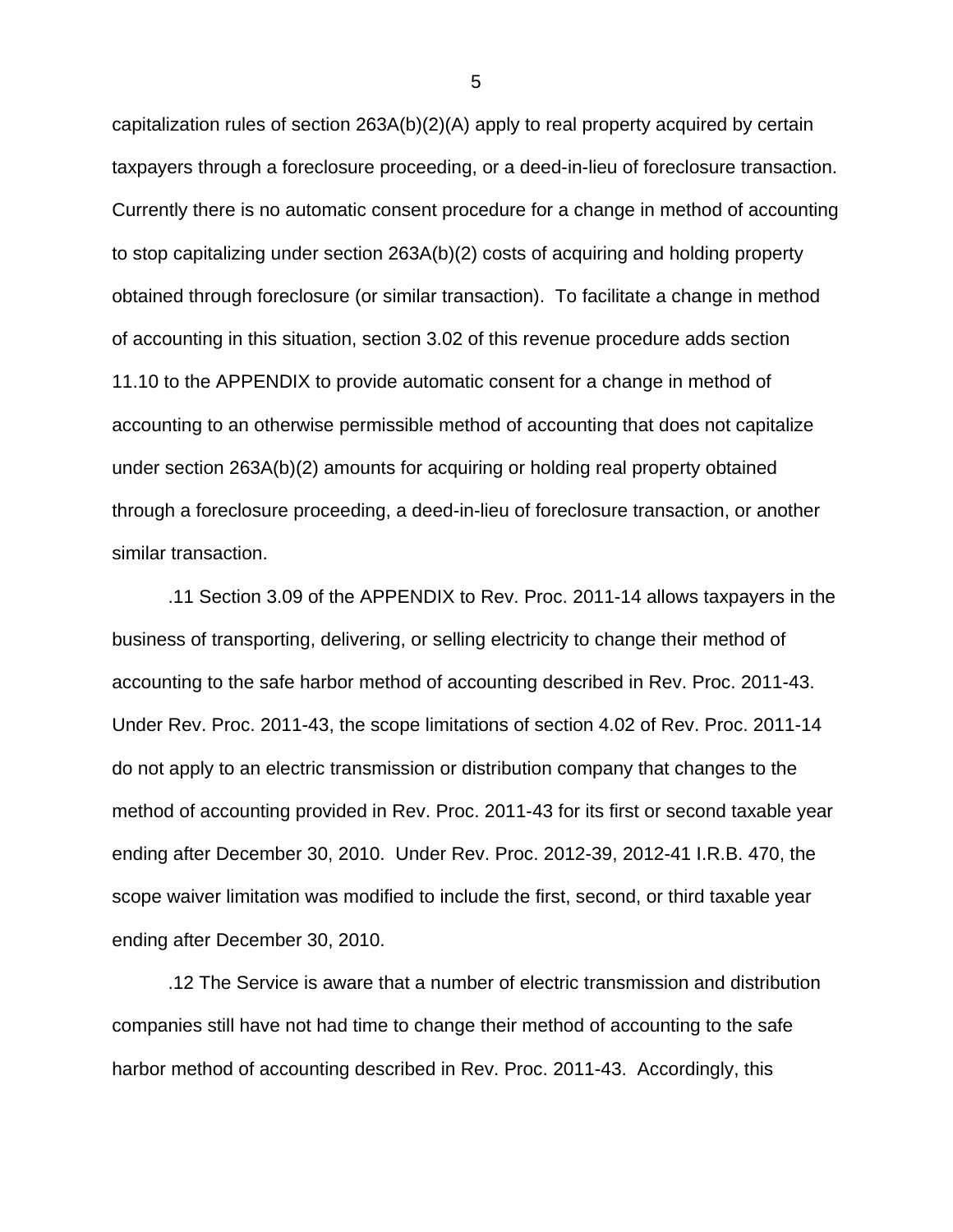revenue procedure modifies section 3.09 of the APPENDIX of Rev. Proc. 2011-14 to extend the waiver of scope limitations to the fourth taxable year ending after December 30, 2010.

SECTION 3. CHANGES IN METHODS OF ACCOUNTING

.01 Modifications to existing automatic changes.

 (1) Section 3.05 and section 3.06 of the APPENDIX to Rev. Proc. 2011-14 are modified to read as follows:

3.05 Materials and supplies. See section 10.11 of the APPENDIX.

3.06 Repair and maintenance costs. See section 10.11 of the APPENDIX.

 (2) Section 3.09(2) of the APPENDIX to Rev. Proc. 2011-14 is modified to read as follows:

The scope limitations in section 4.02 of this revenue procedure do not apply to an electric transmission or distribution company that changes to the method of accounting provided in Rev. Proc. 2011-43 for its first, second, third, or fourth taxable year ending after December 30, 2010.

 (3) Sections 3.10 through 3.19, and sections 10.08 through 10.10 of the APPENDIX to Rev. Proc. 2011-14 are modified to read "Reserved.".

 (4) Section 10.03(1) of the APPENDIX to Rev. Proc. 2011-14 is modified to read as follows:

(1) Description of Change

(a) Applicability. This change applies to a taxpayer that wants to change its method of accounting for certain costs in the retirement and removal of a depreciable asset to conform with Rev. Rul. 2000-7, 2000-1 C.B. 712, or for removal costs in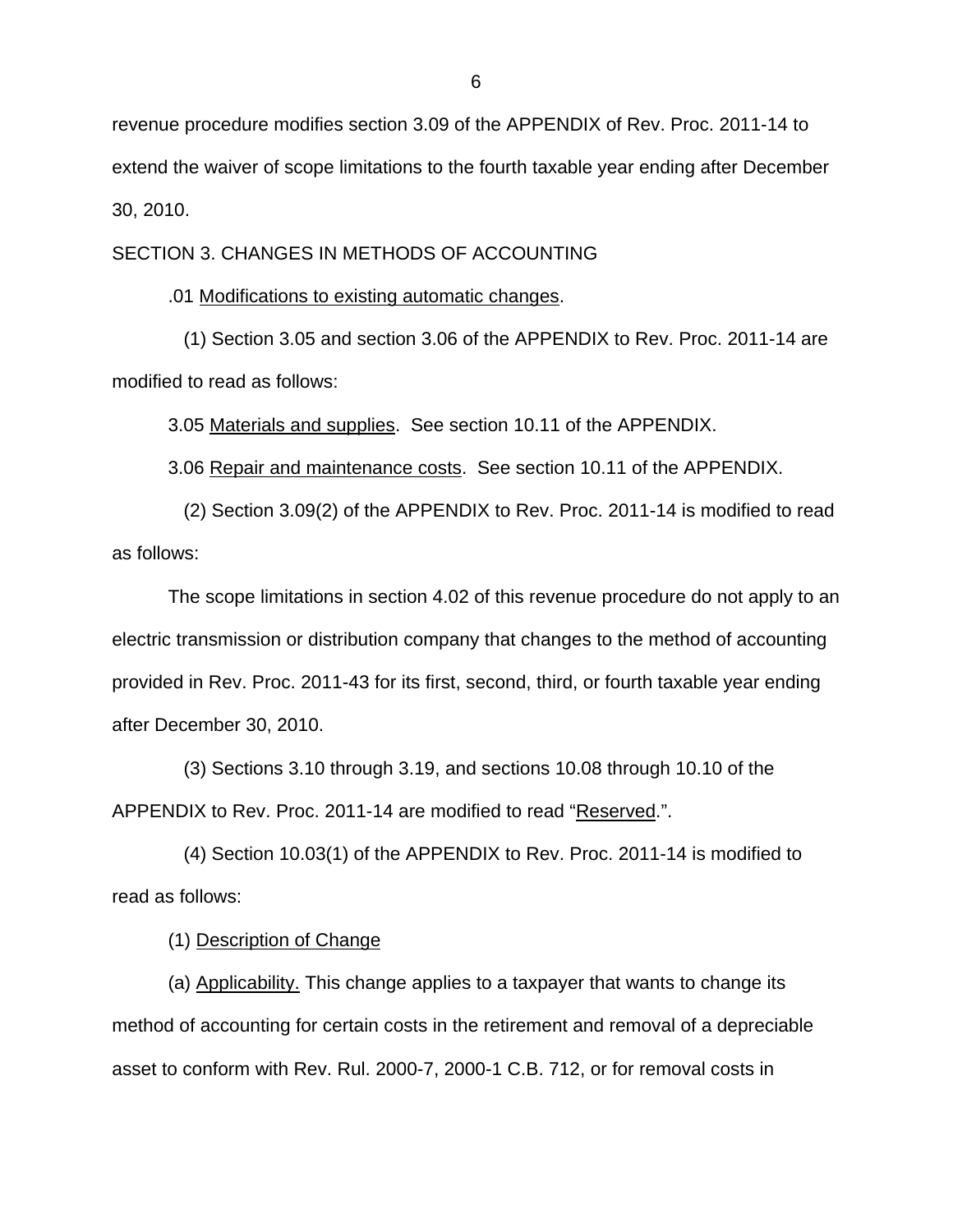disposal of a depreciable asset, including a partial disposition, as described under  $§1.263(a)-3(g)(2)(i).$ 

(b) Inapplicability. This change does not apply to a taxpayer that wants to change its method of accounting for removal costs in the disposal of a component of a unit of property where the disposal of the component is not a disposition for federal tax purposes. To make this change, see section 10.11 of the APPENDIX of this revenue procedure.

(c) Manner of Making Change.

(i) A qualifying taxpayer, as defined in paragraph (ii) below, is required to complete only the following information on Form 3115:

(A) The identification section of page 1 (above Part I);

(B) The signature section at the bottom of page 1;

 $(C)$  Part I, line  $1(a)$ ;

(D) Part II, all lines except lines 11, 13, 14, 15, and 17;

(E) Part II, line 13, if the change is to depreciating property;

(F) Part IV, lines 25 and 26; and

(G) Schedule E, if applicable.

(ii) The term qualifying taxpayer means a taxpayer whose average annual gross receipts, as determined under § 1.263(a)-3(h)(3), for the three preceding taxable years is less than or equal to \$10,000,000.

.02 New automatic changes.

 (1) Rev. Proc. 2011-14 is modified to add new section 10.11 of the APPENDIX, to read as follows: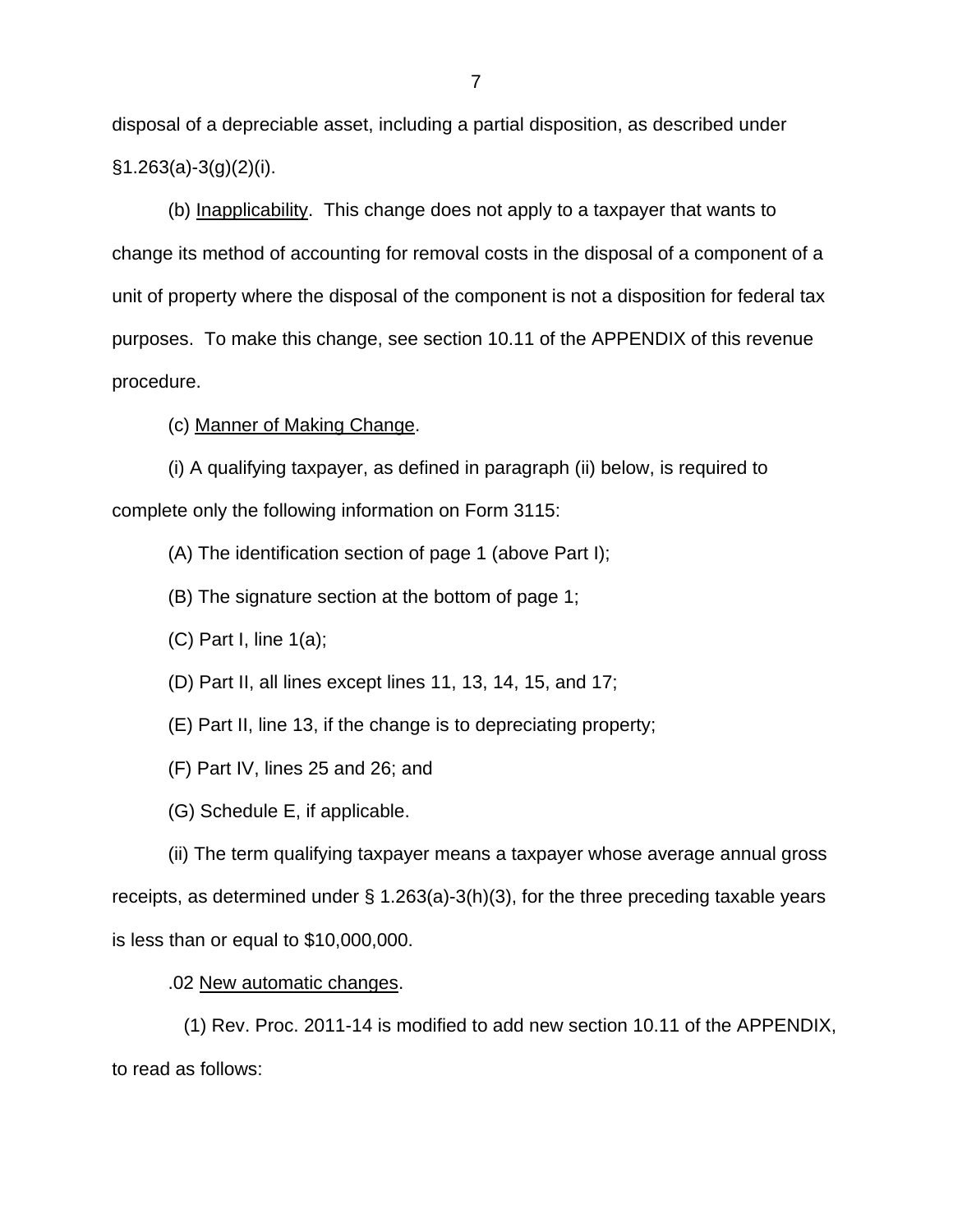.11 Tangible property.

(1) Description of change.

(a) Applicability. This change applies to a taxpayer that wants to make a change to a method of accounting specified in section 10.11(3) of this APPENDIX and permitted under:

(i) Section 1.162-3, § 1.162-4, § 1.263(a)-1, § 1.263(a)-2, or § 1.263(a)-3 of the Income Tax Regulations (the final tangible property regulations) for taxable years beginning on or after January 1, 2012;

(ii) Section 1.162-3T, § 1.162-4T, § 1.263(a)-2T, or § 1.263(a)-3T of the temporary Income Tax Regulations (T.D. 9564, 76 Fed. Reg. 81060, as contained in 26 CFR part 1 edition revised as of Apr. 1, 2013) (the temporary tangible property regulations) for a taxable year beginning on or after January 1, 2012, and before January 1, 2014; or

(iii) Section  $1.446-1(e)(2)(ii)(d)(2)$  if the property for which the taxpayer is otherwise changing its method of accounting under this section of the APPENDIX is depreciable under either the present or the proposed method of accounting.

(b) Inapplicability. This change does not apply to:

(i) A taxpayer that wants to change its method of accounting for dispositions of depreciable property, including a change in the asset disposed of (but see sections 6.29, 6.30, 6.31, 6.33, 6.34, and 6.35 of this APPENDIX);

(ii) Amounts paid or incurred for certain materials and supplies that the taxpayer has elected to capitalize and depreciate under § 1.162-3(d);

(iii) Amounts paid or incurred to which the taxpayer has elected to apply the de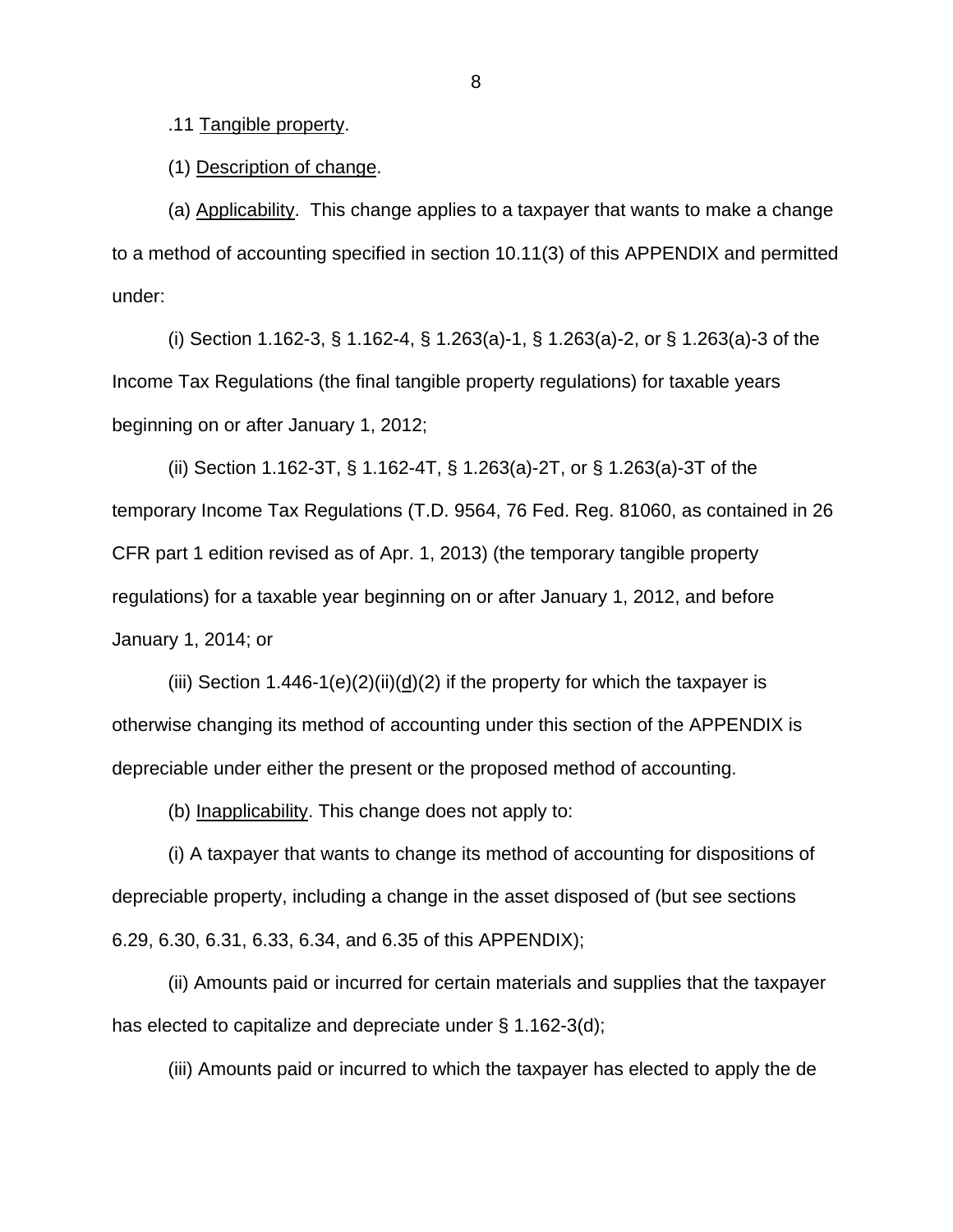minimis safe harbor under § 1.263(a)-1(f);

 (iv) Amounts paid or incurred for employee compensation or overhead that the taxpayer has elected to capitalize under  $\S$  1.263(a)-2(f)(2)(iv)(B);

 (v) Amounts paid or incurred to which the taxpayer has elected to apply the safe harbor for small taxpayers under § 1.263(a)-3(h);

(vi) Amounts paid or incurred for repair and maintenance costs that the taxpayer has elected to capitalize under § 1.263(a)-3(n); or

(vii) Amounts paid or incurred to facilitate the acquisition or disposition of assets that constitute a trade or business (but see section 10.05 of this APPENDIX).

(2) Certain scope limitations inapplicable.

(a) In general. The scope limitations in section 4.02 of this revenue procedure do not apply to a taxpayer that makes one or more changes in method of accounting under this section of this APPENDIX for any taxable year beginning before January 1, 2015.

(b) Concurrent automatic change. If the taxpayer makes both a change under this section of this APPENDIX and a change to a UNICAP method under section 11.01, 11.02, or 11.09 of this APPENDIX (as applicable) for any taxable year beginning before January 1, 2015, on a single Form 3115 for the same year of change in accordance with section 10.11(5) of this APPENDIX, the scope limitations in section 4.02 of this revenue procedure do not apply to the taxpayer for either change.

(3) Covered Changes. Section 10.11 of this APPENDIX only applies to the following changes in methods of accounting:

(a) Changes under the final tangible property regulations.

(i) A change to deducting amounts paid or incurred to acquire or produce non-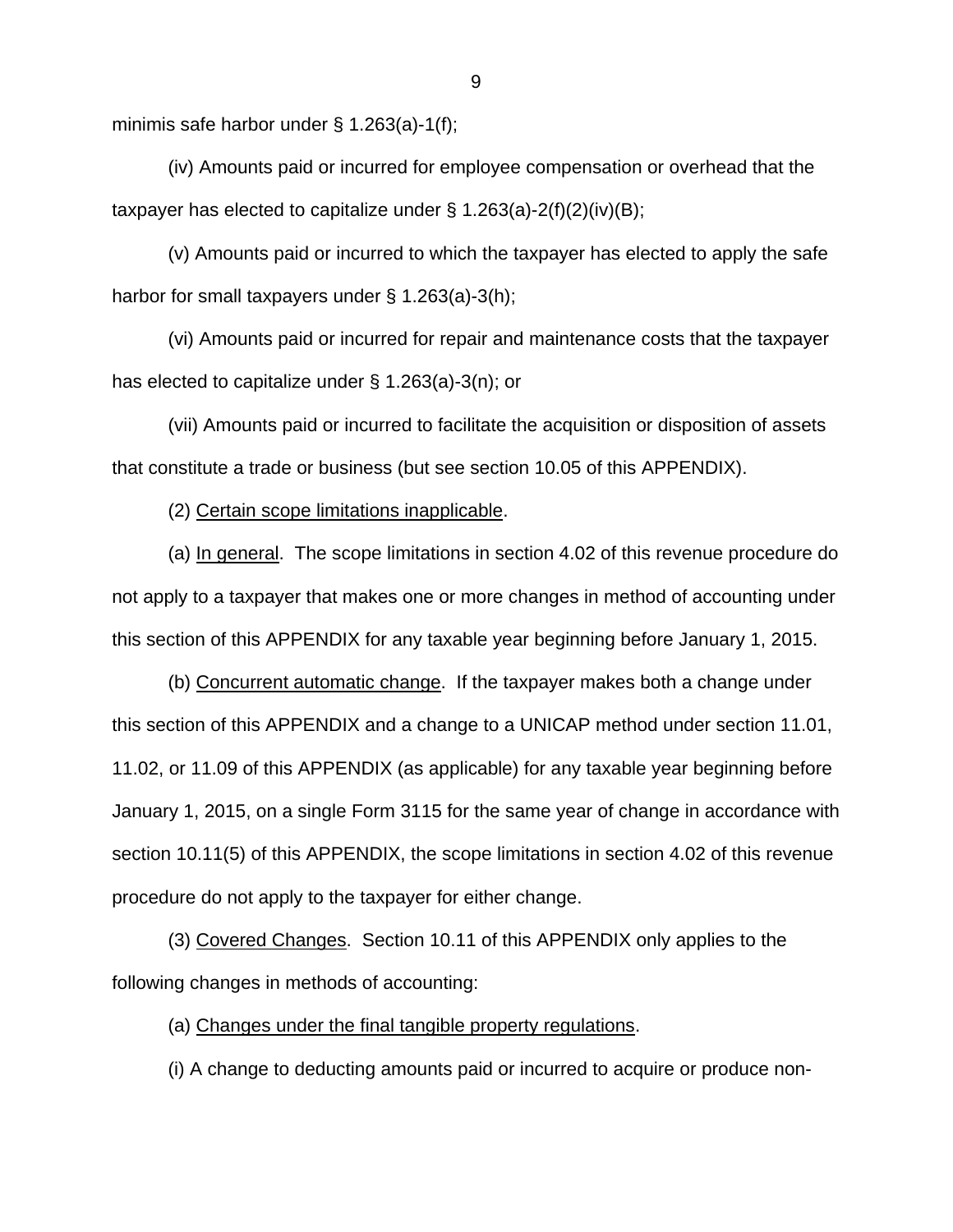incidental materials and supplies in the taxable year in which they are first used in the taxpayer's operations or consumed in the taxpayer's operations in accordance with §§ 1.162-3(a)(1) and 1.162-3(c)(1);

(ii) A change to deducting amounts to acquire or produce incidental materials and supplies in the taxable year in which paid or incurred in accordance with §§ 1.162-  $3(a)(2)$  and  $1.162-3(c)(1)$ ;

(iii) A change to deducting amounts paid or incurred to acquire or produce nonincidental rotable and temporary spare parts in the taxable year which the taxpayer disposes of the parts in accordance with  $\S$ § 1.162-3(a)(3) and 1.162-3(c)(2);

(iv) A change to the optional method of accounting for rotable and temporary spare parts in accordance with § 1.162-3(e);

(v) A change to deducting amounts paid or incurred for repair and maintenance in accordance with § 1.162-4, including a change, if any, in identifying the unit of property under § 1.263(a)-3(e) or, in the case of a building, identifying the building structure or building systems under § 1.263(a)-3(e)(2) for purposes of making the change to deducting the amounts;

(vi) A change to capitalizing amounts paid or incurred for improvements to tangible property in accordance with § 1.263(a)-3 and, if depreciable, to depreciating such property under section 167 or section 168, including a change, if any, in identifying the unit of property under § 1.263(a)-3(e) or, in the case of a building, identifying the building structure or building systems under § 1.263(a)-3(e)(2) for purposes of making the change to capitalizing the amounts;

(vii) A change by a dealer in property to deduct amounts paid or incurred for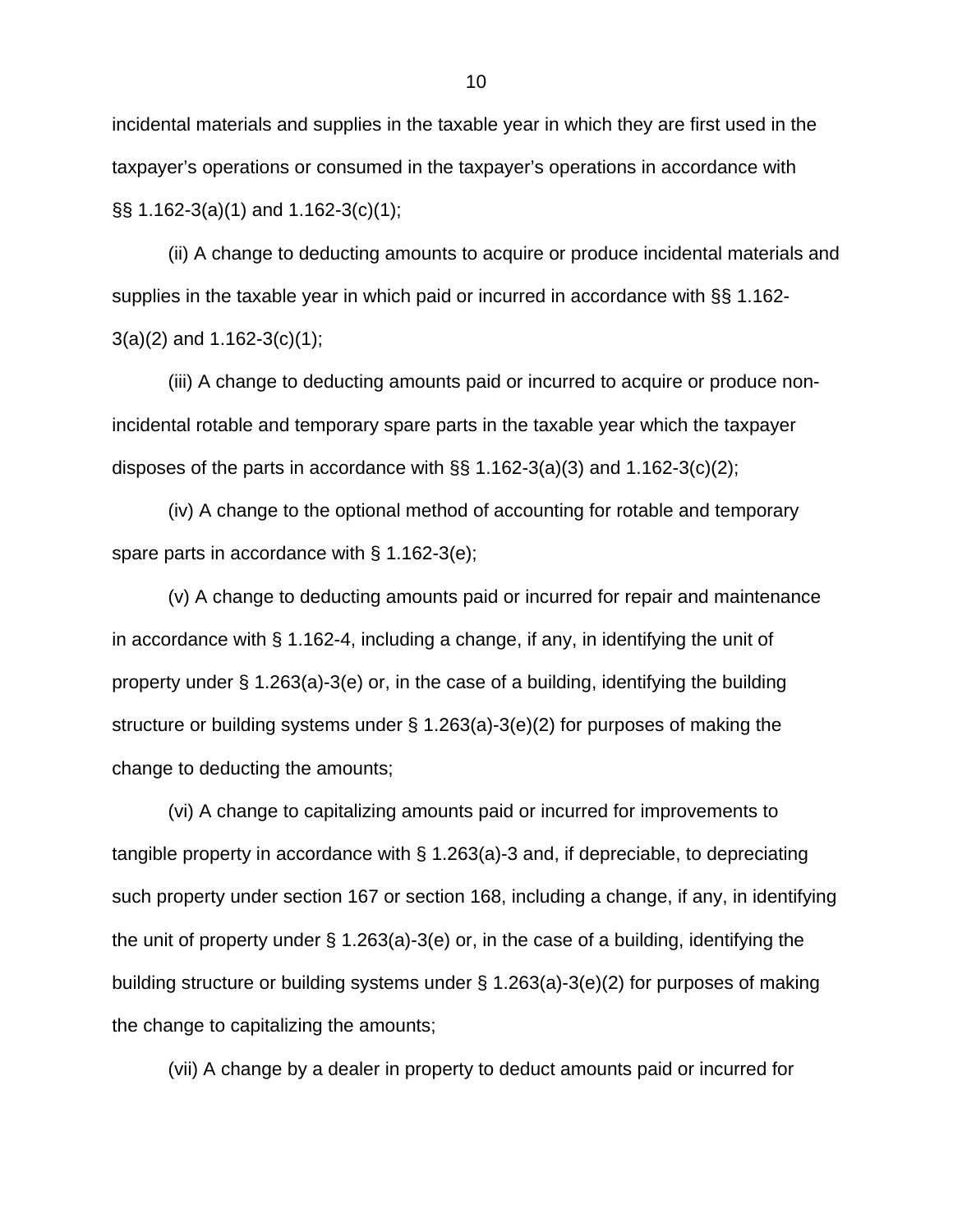commissions and other transaction costs that facilitate the sale of property in accordance with  $\S$  1.263(a)-1(e)(2);

(viii) A change by a non-dealer in property to capitalizing amounts paid or incurred for commissions and other costs that facilitate the sale of property in accordance with §1.263(a)-1(e);

(ix) A change to capitalizing amounts paid or incurred to acquire or produce property in accordance with §1.263(a)-2, and if depreciable, to depreciating such property under section 167 or section 168;

(x) A change to deducting amounts paid or incurred in the process of investigating or otherwise pursuing the acquisition of real property if the amounts meet the requirements of  $\S$  1.263(a)-2(f)(2)(iii); and

(xi) A change to the optional regulatory accounting method in accordance with § 1.263(a)-3(m) to determine whether amounts paid or incurred to repair, maintain, or improve tangible property are treated as deductible expenses or capital expenditures.

(b) Changes under the temporary tangible property regulations.

(i) A change to deducting amounts paid or incurred to acquire or produce nonincidental materials and supplies in the taxable year in which they are used or consumed in the taxpayer's operations in accordance with §§ 1.162-3T(a)(1) and 1.162-  $3T(c)(1);$ 

(ii) A change to deducting amounts to acquire or produce incidental materials and supplies in the taxable year in which they are paid or incurred in accordance with §§ 1.162-3T(a)(2) and 1.162-3T(c)(1);

(iii) A change to deducting the amounts paid or incurred to acquire or produce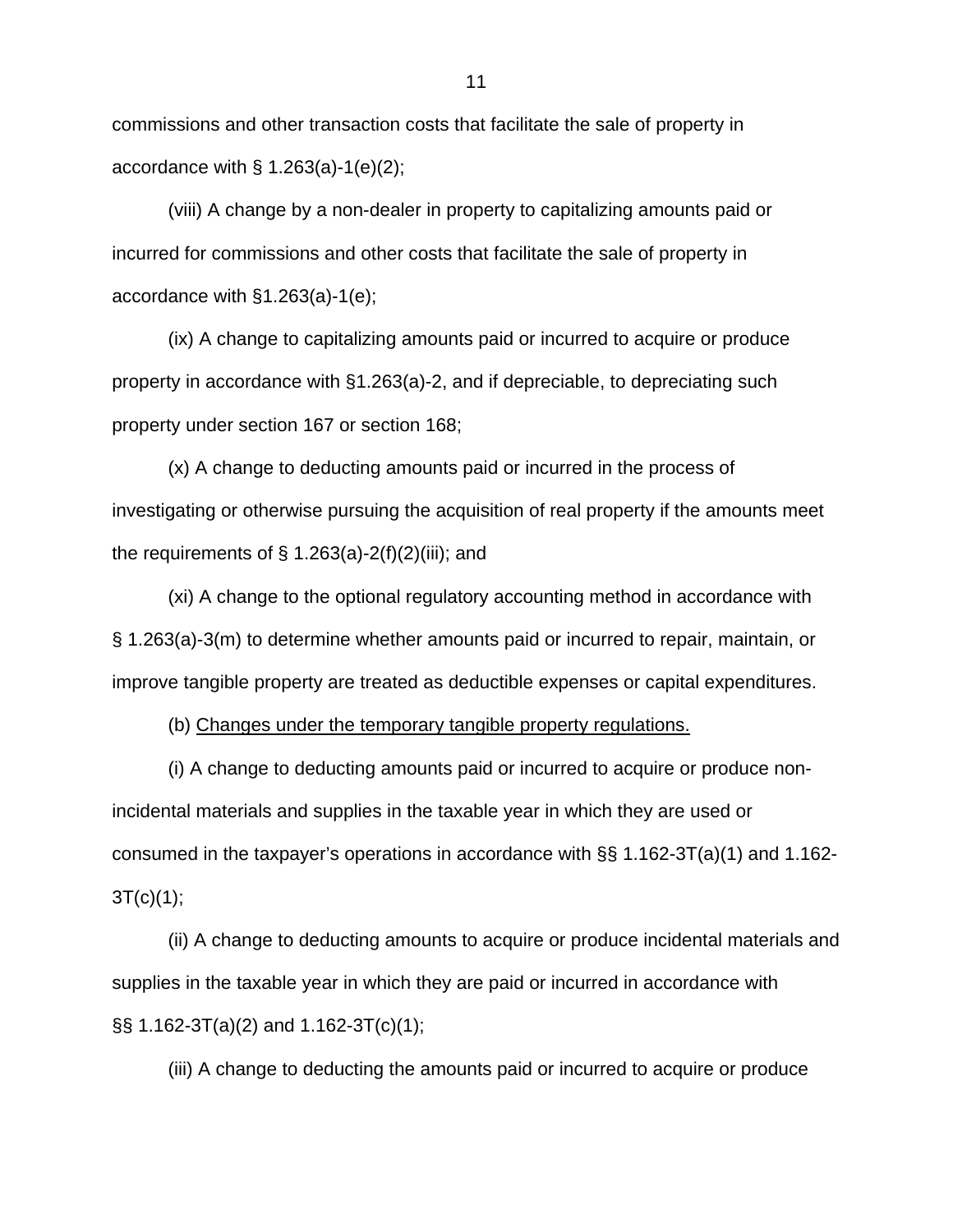non-incidental rotable and temporary spare parts in the taxable year which the taxpayer disposes of the parts in accordance with  $\S$ § 1.162-3T(a)(3) and 1.162-3T(c)(2);

(iv) A change to the optional method of accounting for rotable and temporary spare parts in accordance with § 1.162-3T(e);

(v) A change to deducting amounts paid or incurred for repair and maintenance in accordance with § 1.162-4T, including a change, if any, in identifying the unit of property under  $\S$  1.263(a)-3T(e) or, in the case of a building, identifying the building structure or building systems under § 1.263(a)-3T(e)(2) for purposes of making the change to deducting the amounts;

(vi) A change to capitalizing amounts paid or incurred for improvements to tangible property in accordance with § 1.263(a)-3 and, if depreciable, to depreciating such property under section 167 or section 168, including a change, if any, in identifying the unit of property under § 1.263(a)-3(e) or, in the case of a building, identifying the building structure or building systems under § 1.263(a)-3(e)(2) for purposes of making the change to capitalizing the amounts;

(vii) A change by a dealer in property to deduct amounts paid or incurred for commissions and other transaction costs that facilitate the sale of property in accordance with §1.263(a)-1T(d);

(viii) A change by a non-dealer in property to capitalizing amounts paid or incurred for commissions and other costs that facilitate the sale of property in accordance with §1.263(a)-1T(e);

(ix) A change to capitalizing amounts paid or incurred to acquire or produce property in accordance with §1.263(a)-2T, and if depreciable, to depreciating such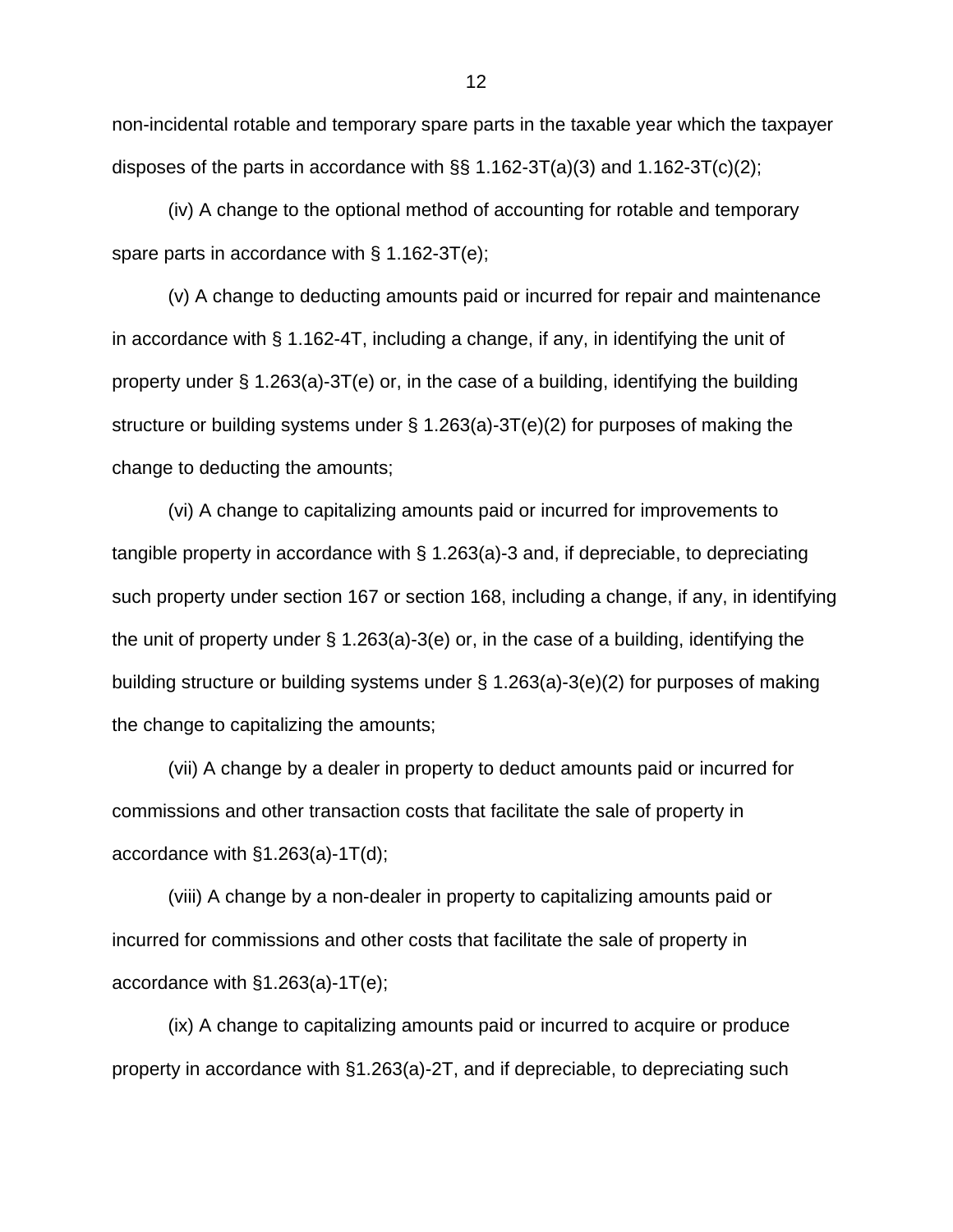property under section 167 or section 168;

(x) A change to deducting amounts paid or incurred in the process of investigating or otherwise pursuing the acquisition of real property if the amounts meet the requirements of  $\S$  1.263(a)-2T(f)(2)(iii);

(xi) A change to apply the de minimis rule under  $\S1.263(a)$ -2T(g) to amounts paid or incurred to acquire or produce a unit of property; and

(xii) A change to the optional regulatory accounting method in accordance with § 1.263(a)-3T(k) to determine whether amounts paid or incurred to repair, maintain, or improve tangible property are treated as deductible expenses or capital expenditures.

(4) Manner of making change.

(a) Form 3115. In addition to the other information required on line 12 of Form 3115, the taxpayer must include the following:

(i) The citation to the paragraph of the final tangible property regulations or temporary tangible property regulations that provides for the proposed method, or methods, of accounting to which the taxpayer is changing (e.g., § 1.162-3(a),

§ 1.263(a)-3(i), § 1.263(a)-3(k)); and

(ii) If the taxpayer is changing any unit(s) of property under  $\S$  1.263(a)-3(e) (or § 1.263(a)-3T(e)) or, in the case of a building, is changing the identification of any building structure(s) or building system(s) under  $\S$  1.263-3(e)(2) (or  $\S$  1.263-3T(e)(2)) for purposes of determining whether amounts are deducted as repair and maintenance costs under section § 1.162-4 (or § 1.162-4T) or capitalized as improvement costs under § 1.263(a)-3 (or § 1.263(a)-3T), the taxpayer must include a detailed description of the unit(s) of property, building structure(s), or buildings system(s) used under its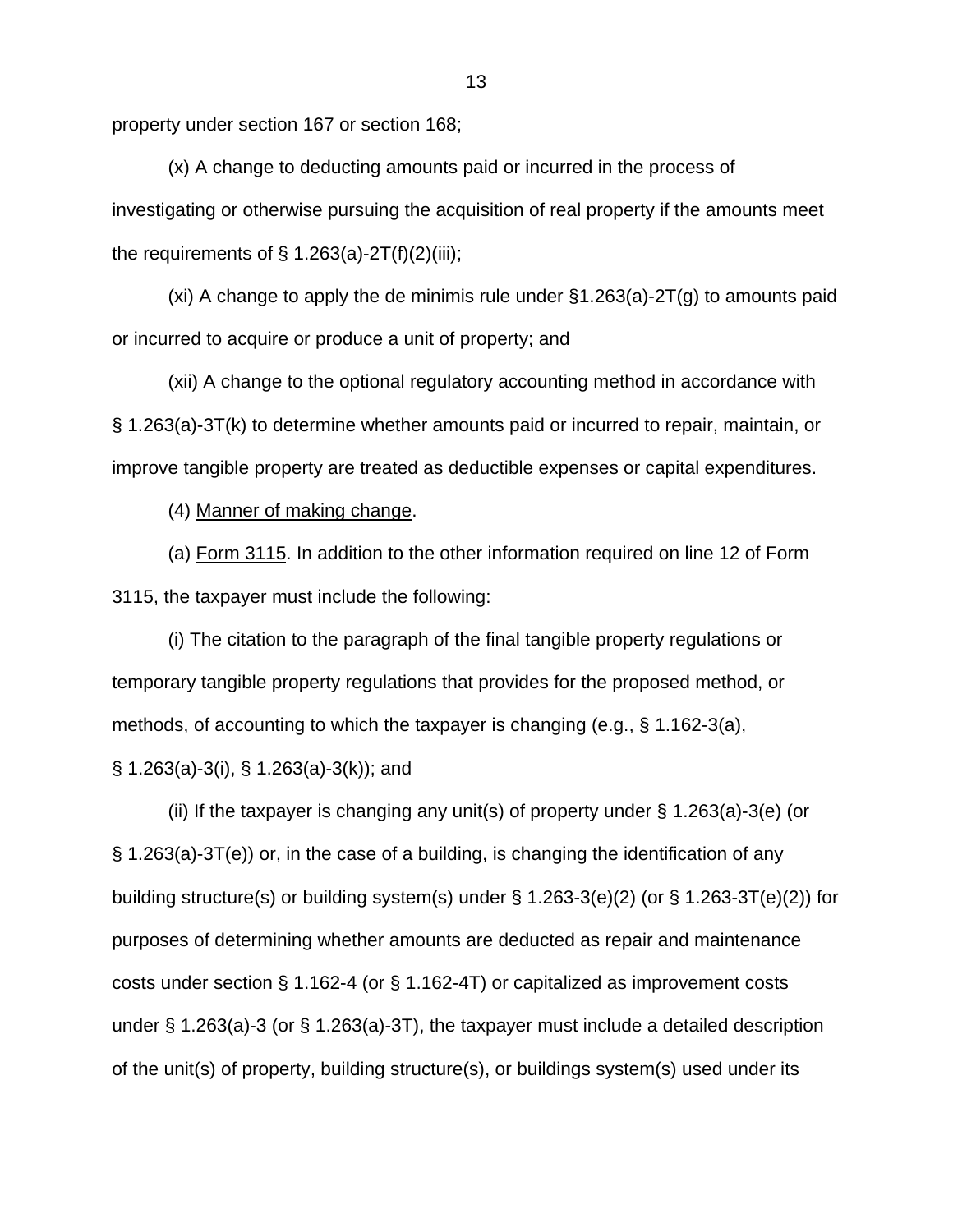present method of accounting and a detailed description of the unit(s) of property, building structure(s), and building system(s) under its proposed method of accounting, together with a citation to the paragraph of the final regulation or temporary regulation under which the unit of property is permitted.

(iii) A taxpayer changing its method of accounting under this section of the APPENDIX to capitalizing amounts paid or incurred and to depreciating such property under section 167 or section 168, as applicable, must complete Schedule E of Form 3115.

(b) Reduced Filing Requirement for Small Taxpayers.

(i) A qualifying taxpayer, as defined in paragraph (ii) below, is required to complete only the following information on Form 3115:

(A) The identification section of page 1 (above Part I);

(B) The signature section at the bottom of page 1;

 $(C)$  Part I, line  $1(a)$ ;

(D) Part II, all lines except lines 11, 13, 14, 15, and 17;

(E) Part II, line 13, if the change is to depreciating property;

(F) Part IV, lines 25 and 26; and

(G) Schedule E, if applicable.

(ii) The term qualifying taxpayer means a taxpayer whose average annual gross receipts, as determined under § 1.263(a)-3(h)(3), for the three preceding taxable years is less than or equal to \$10,000,000.

(5) Concurrent automatic change.

(a) A taxpayer that wants to make one or more changes in method of accounting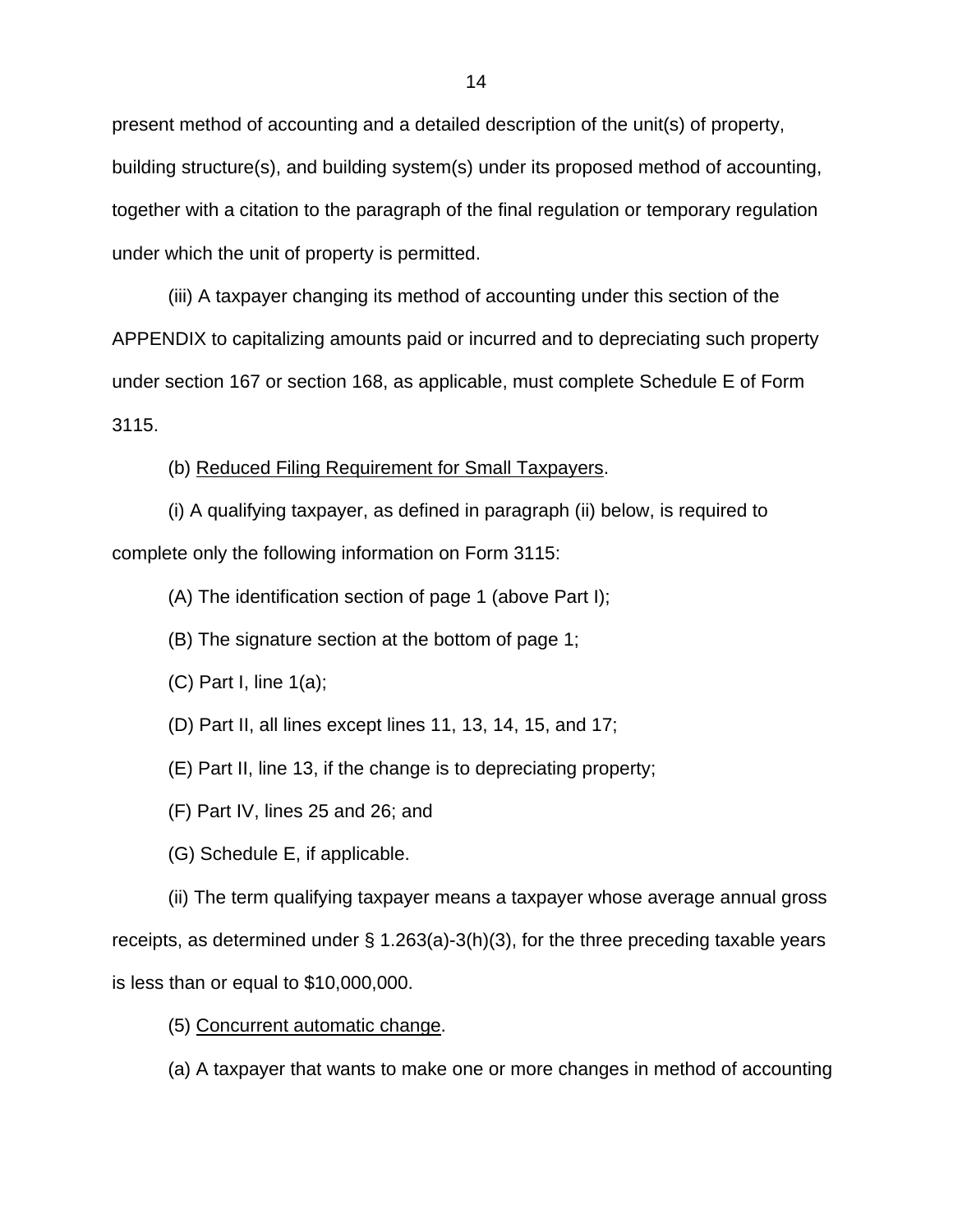pursuant to this section 10.11 of the APPENDIX relating to the same identified unit of property or, in the case of a building, the same identified building structure or building system should file such change on the same Form 3115 and provide a single section 481(a) adjustment for all the changes related to the identified property. If one or more changes related to the identified property generate a negative section 481(a) adjustment and other changes related to the same identified property generate a positive section 481(a) adjustment, the taxpayer may provide a single negative section 481(a) adjustment for all the changes related to the identified property generating such negative adjustment and a single positive adjustment for all the changes related to the identified property generating such positive adjustment.

(b) A taxpayer that wants to make both one or more changes in method of accounting pursuant to this section 10.11 of the APPENDIX and a change to a UNICAP method pursuant to the APPENDIX for the same year of change should file a single Form 3115 that includes both changes, in which case the taxpayer must enter the designated automatic accounting method change numbers for both changes on the appropriate line on that Form 3115. For guidance on filing a single application for two or more changes, see section 6.02(1)(b)(ii) of this revenue procedure.

(6) Section 481(a) adjustment.

(a) In general. Except as provided in paragraph 10.11(6)(b) of this APPENDIX, a taxpayer changing to a method of accounting provided in Section 10.11 of this APPENDIX must apply section 481(a) and take into account any applicable section 481(a) adjustment in the manner provided in sections 5.03 and 5.04 of this revenue procedure.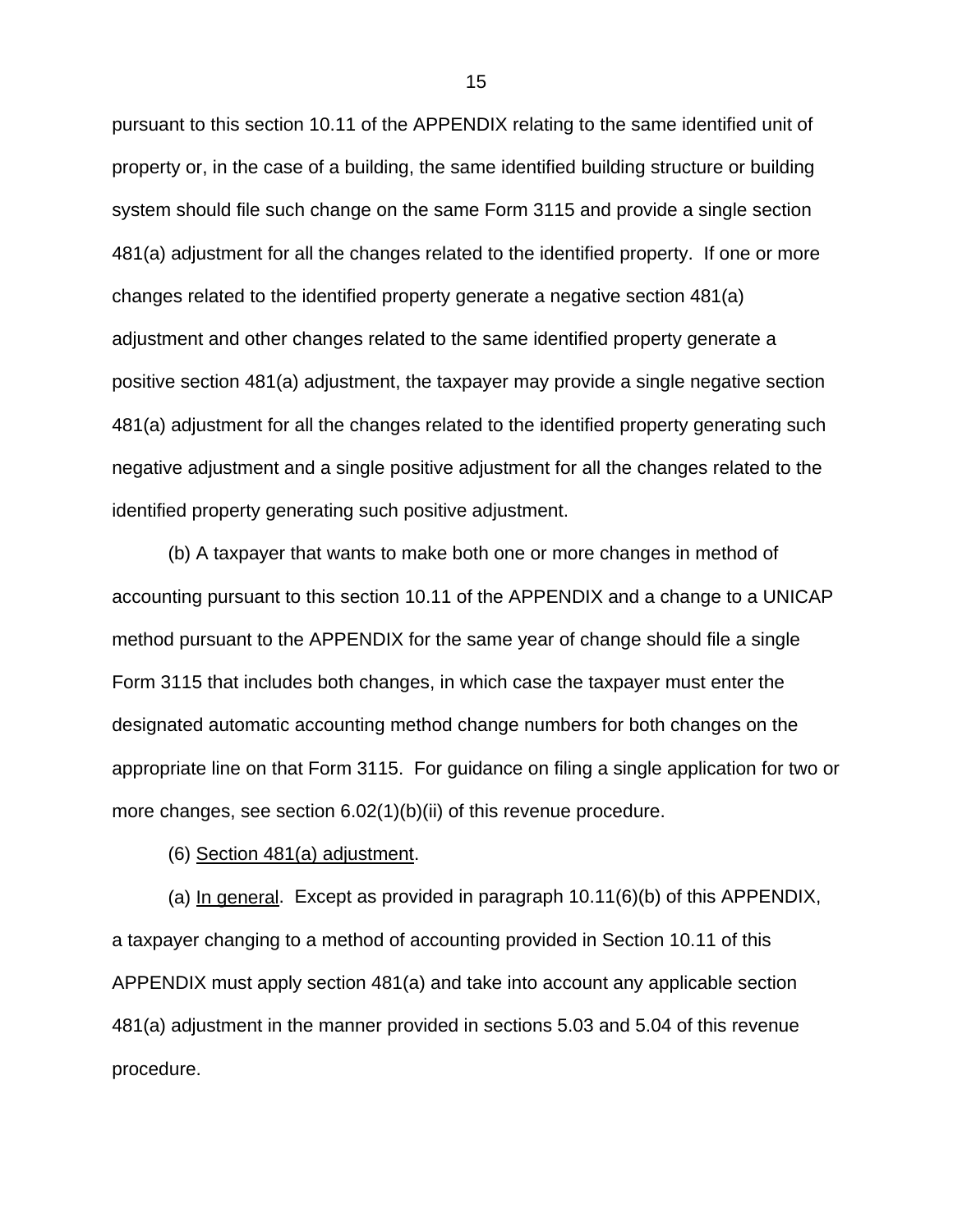(b) Modified section 481(a) adjustment.

(i) Final tangible property regulations. A taxpayer changing to a method of accounting under § 1.162-3 (except § 1.162-3(e)), § 1.263(a)-2(f)(2)(iii), § 1.263(a)- 2(f)(3)(ii), § 1.263(a)-3(m), § 1.263A-1(e)(2)(i)(A), and § 1.263A-1(e)(3)(ii)(E) is required to calculate a section 481(a) adjustment as of the first day of the taxpayer's taxable year of change that takes into account only amounts paid or incurred in taxable years beginning on or after January 1, 2014 ("modified section 481(a) adjustment"). Optionally, a taxpayer may take into account amounts paid or incurred in taxable years beginning on or after January 1, 2012. For guidance on computing a section 481(a) adjustment see sections 5.03 and 5.04 of this revenue procedure.

(ii) Temporary tangible property regulations. A taxpayer changing to a method of accounting under § 1.162-3T (except § 1.162-1T(e)), § 1.263(a)-2T(f)(2)(iii), § 1.263(a)- 2T(f)(3)(ii), § 1.263(a)-2T(g), § 1.263(a)-3T(k), § 1.263A-1T(e)(2)(i)(A), and § 1.263A-1T(e)(3)(ii)(E) is required to calculate a section 481(a) adjustment as of the first day of the taxpayer's taxable year of change that takes into account only amounts paid or incurred in taxable years beginning on or after January 1, 2012, for a year of change beginning on or after January 1, 2012, and ending before January 1, 2014 . For guidance on computing a section 481(a) adjustment see sections 5.03 and 5.04 of this revenue procedure.

(c) Itemized listing on Form 3115. A taxpayer changing to a method of accounting provided in section 10.11 of this APPENDIX must include on Form 3115, Part IV, line 25, the total section 481(a) adjustment for each change in method of accounting being made. If the taxpayer is making more than one change in method of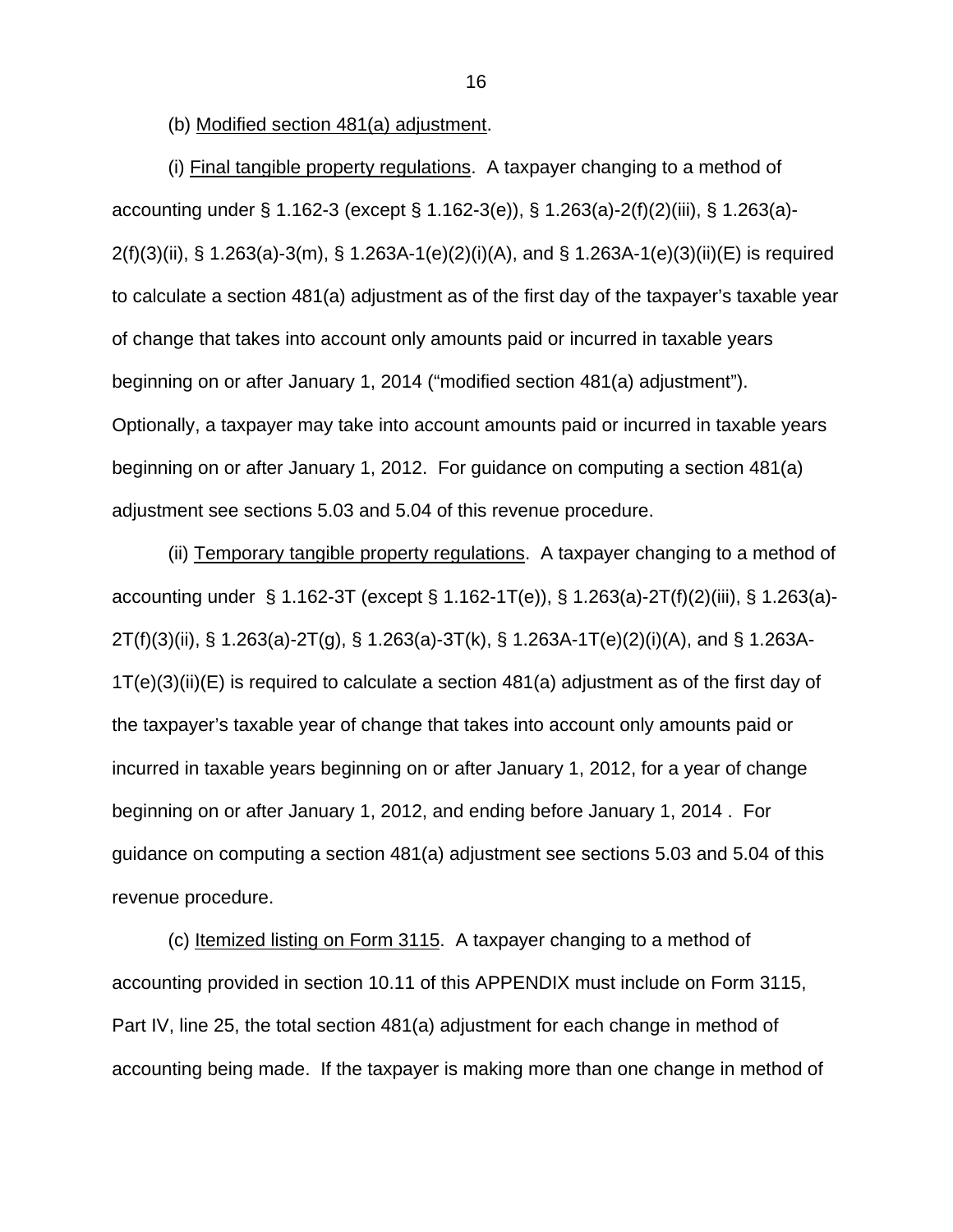accounting under the final tangible property regulations, the taxpayer must include on an attachment to Form 3115 --

(i) The information required by Part IV, line 25 for each change in method of accounting (including the amount of the section 481(a) adjustment for each change in method of accounting, which includes the portion of the section 481(a) adjustment attributable to UNICAP);

(ii) The information required by Part II, line 12 of Form 3115 that is associated with each change; and

(iii) The citation to the paragraph of the final tangible property regulations or temporary tangible property regulations that provides for each proposed method of accounting.

(d) Repair allowance property. A taxpayer changing to a method of accounting provided by § 1.263(a)-3 of the final tangible property regulations or § 1.263(a)-3T of the temporary tangible property regulations under this section of the APPENDIX must not include in the section 481(a) adjustment any amount attributable to property for which the taxpayer elected to apply the repair allowance under  $\S 1.167(a)$ -11(d)(2) for any taxable year in which the repair allowance election was made.

(e) Statistical Sampling. Except for a change in accounting method under this section 10.11 of the APPENDIX that requires a modified section 481(a) adjustment, a taxpayer changing its method of accounting under section 10.11 of the APPENDIX may use statistical sampling in determining the section 481(a) adjustment by following the guidance provided in Rev. Proc. 2011-42, 2011-37 I.R.B. 318.

(7) Ogden copy of Form 3115 required in lieu of national office copy. A taxpayer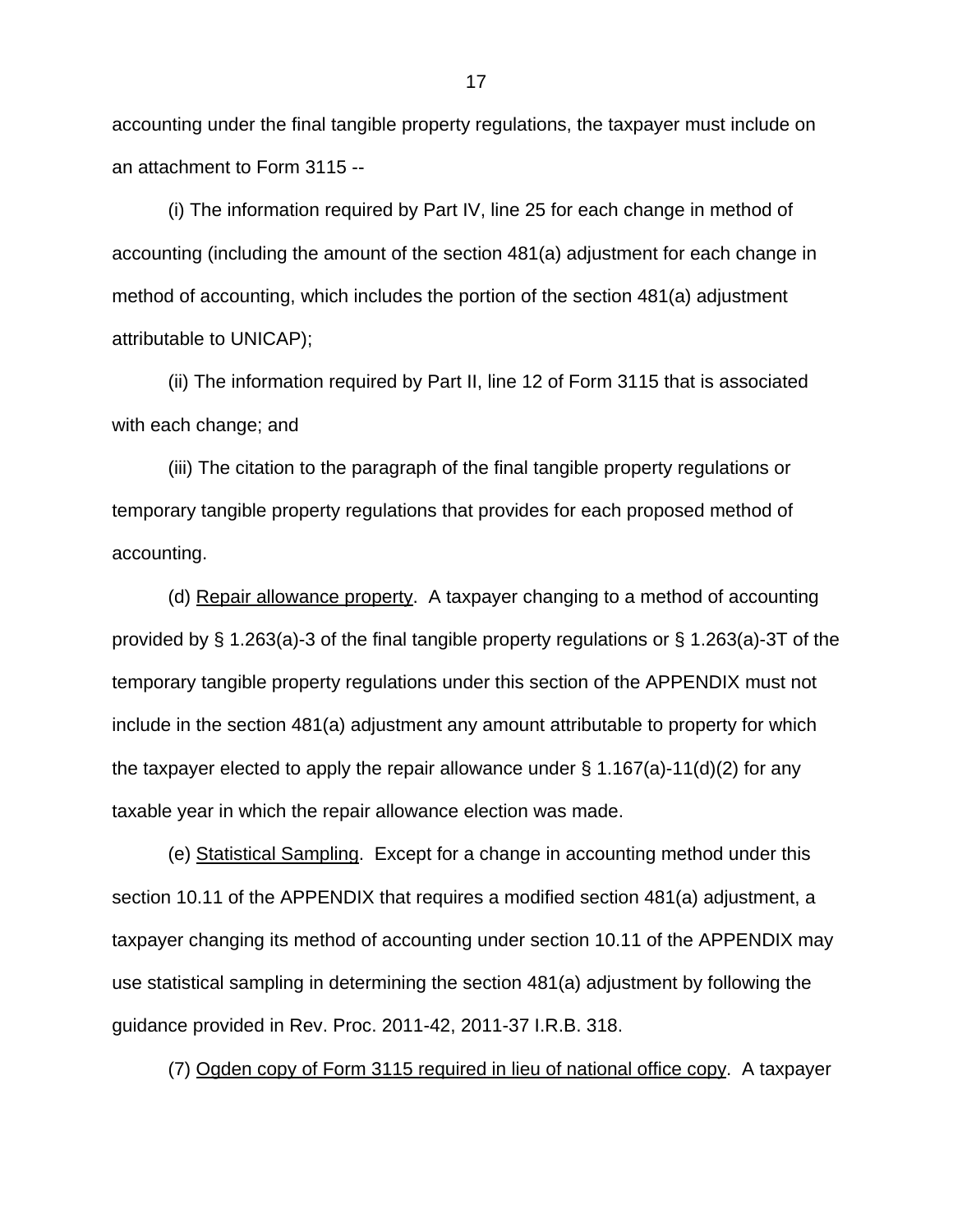changing its method of accounting under this section of the APPENDIX must file a signed copy of its completed Form 3115 with the IRS in Ogden, UT (Ogden copy), in lieu of filing the national office copy, no earlier than the first day of the year of change and no later than the date the taxpayer files the original Form 3115 with its federal income tax return for the year of change. If a taxpayer makes both this change and a change to a UNICAP method under section 11.01, 11.02, or 11.09 of this APPENDIX (as applicable) on a single Form 3115 for the same year of change in accordance with section 10.11 of this APPENDIX, the taxpayer must file a signed copy of that completed Form 3115 with the IRS in Ogden, UT (Ogden copy), in lieu of filing the national office copy, no earlier than the first day of the year of change and no later than the date the taxpayer files the original Form 3115 with its federal income tax return for the year of change. See sections  $6.02(3)(a)(ii)(B)$  (providing the general rules) and  $6.02(7)(b)$ (providing the mailing address) of this revenue procedure.

(8) Designated automatic accounting method change number. See the following tables for the designated automatic accounting method change numbers for the changes in method of accounting under section 10.11 of this APPENDIX. See section 6.02(4) of this revenue procedure.

## (a) Changes under the final tangible property regulations.

| Description of Change                                                                                                                                                                                                                                                                                                                                                                                                                                                                       | <b>DCN</b> | Citation                 |
|---------------------------------------------------------------------------------------------------------------------------------------------------------------------------------------------------------------------------------------------------------------------------------------------------------------------------------------------------------------------------------------------------------------------------------------------------------------------------------------------|------------|--------------------------|
| A change to deducting amounts paid or incurred for<br>repair and maintenance or a change to capitalizing<br>amounts paid or incurred for improvements to tangible<br>property and, if depreciable, to depreciating such<br>property under section 167 or section 168. Includes a<br>change, if any, in the method of identifying the unit of<br>property, or in the case of a building, identifying the<br>building structure or building systems for the purpose of<br>making this change. | 184        | $\S$ 1.162-4, 1.263(a)-3 |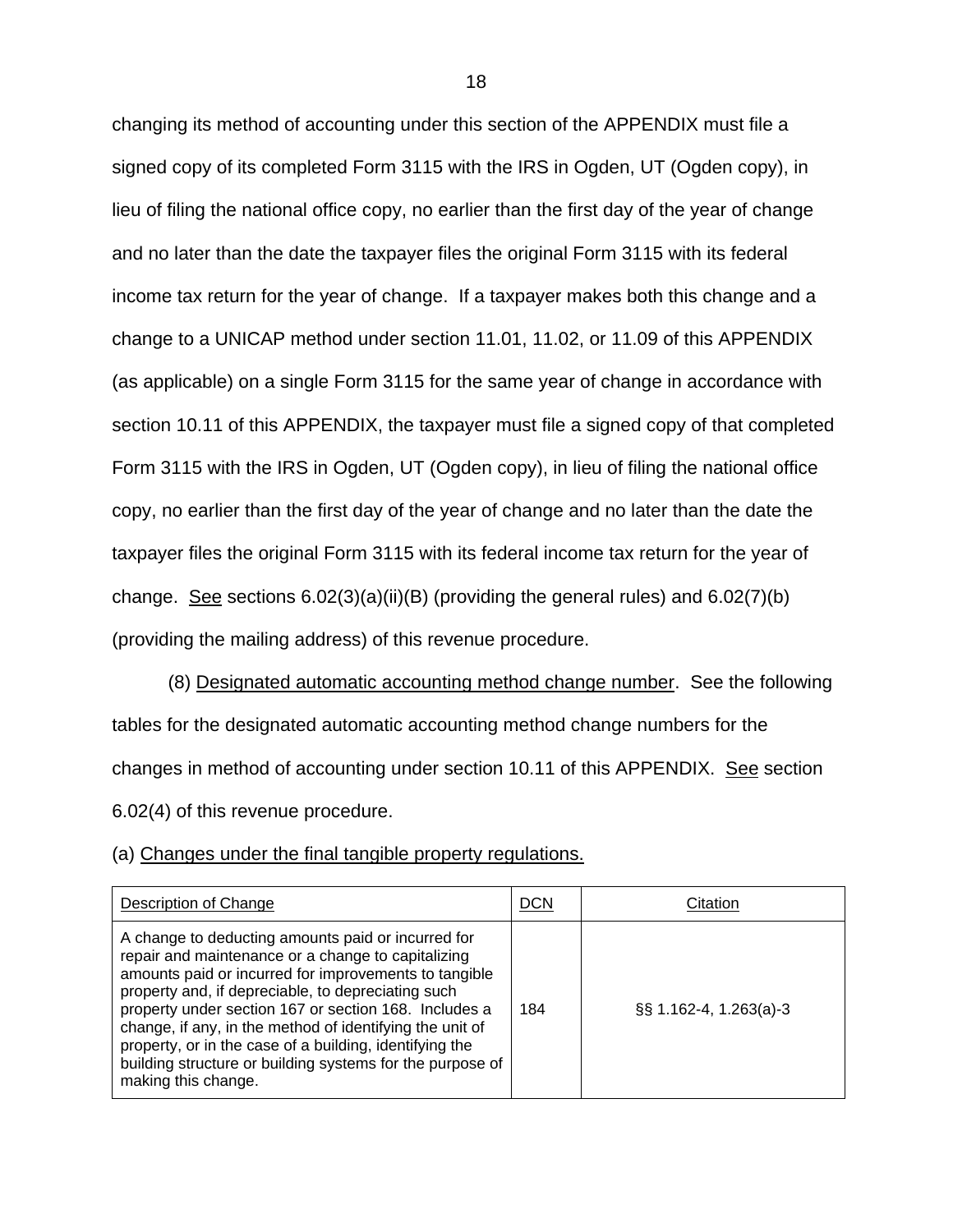| Change to the regulatory accounting method.                                                                                                       | 185 | $$ 1.263(a)-3(m)$            |
|---------------------------------------------------------------------------------------------------------------------------------------------------|-----|------------------------------|
| Change to deducting non-incidental materials and<br>supplies when used or consumed.                                                               | 186 | $\S\S$ 1.162-3(a)(1), (c)(1) |
| Change to deducting incidental materials and supplies<br>when paid or incurred.                                                                   | 187 | $\S\S$ 1.162-3(a)(2), (c)(1) |
| Change to deducting non-incidental rotable and<br>temporary spare parts when disposed of.                                                         | 188 | $\S$ 1.162-3(a)(3), (c)(2)   |
| Change to the optional method for rotable and<br>temporary spare parts.                                                                           | 189 | $$1.162-3(e)$                |
| Change by a dealer in property to deduct commissions<br>and other transaction costs that facilitate the sale of<br>property.                      | 190 | $\S$ 1.263(a)-1(e)(2)        |
| Change by a non-dealer in property to capitalizing<br>commissions and other costs that facilitate the sale of<br>property.                        | 191 | $\S$ 1.263(a)-1(e)(1)        |
| Change to capitalizing acquisition or production costs<br>and, if depreciable, to depreciating such property under<br>section 167 or section 168. | 192 | $§ 1.263(a)-2$               |
| Change to deducting certain costs for investigating or<br>pursuing the acquisition of real property (whether and<br>which).                       | 193 | $\S$ 1.263(a)-2(f)(2)(iii)   |

# (b) Changes under the temporary tangible property regulations.

| <b>Description of Change</b>                                                                                                                                                                                                                                                                                                                                                                                                                                                                | <b>DCN</b> | Citation                       |
|---------------------------------------------------------------------------------------------------------------------------------------------------------------------------------------------------------------------------------------------------------------------------------------------------------------------------------------------------------------------------------------------------------------------------------------------------------------------------------------------|------------|--------------------------------|
| A change to deducting amounts paid or incurred for<br>repair and maintenance or a change to capitalizing<br>amounts paid or incurred for improvements to tangible<br>property and, if depreciable, to depreciating such<br>property under section 167 or section 168. Includes a<br>change, if any, in the method of identifying the unit of<br>property, or in the case of a building, identifying the<br>building structure or building systems for the purpose of<br>making this change. | 162        | §§ 1.162-4T, 1.263(a)-3T       |
| Change to the regulatory accounting method.                                                                                                                                                                                                                                                                                                                                                                                                                                                 | 163        | $\S$ 1.263(a)-3T(k)(2)         |
| Change to deducting non-incidental materials and<br>supplies when used or consumed.                                                                                                                                                                                                                                                                                                                                                                                                         | 164        | $\S$ \$ 1.162-3T(a)(1), (c)(1) |
| Change to deducting incidental materials and supplies<br>when paid or incurred.                                                                                                                                                                                                                                                                                                                                                                                                             | 165        | $\S\S$ 1.162-3T(a)(2), (c)(1)  |
| Change to deducting non-incidental rotable and<br>temporary spare parts when disposed of.                                                                                                                                                                                                                                                                                                                                                                                                   | 166        | $\S$ 1.162-3T(a)(3), (c)(2)    |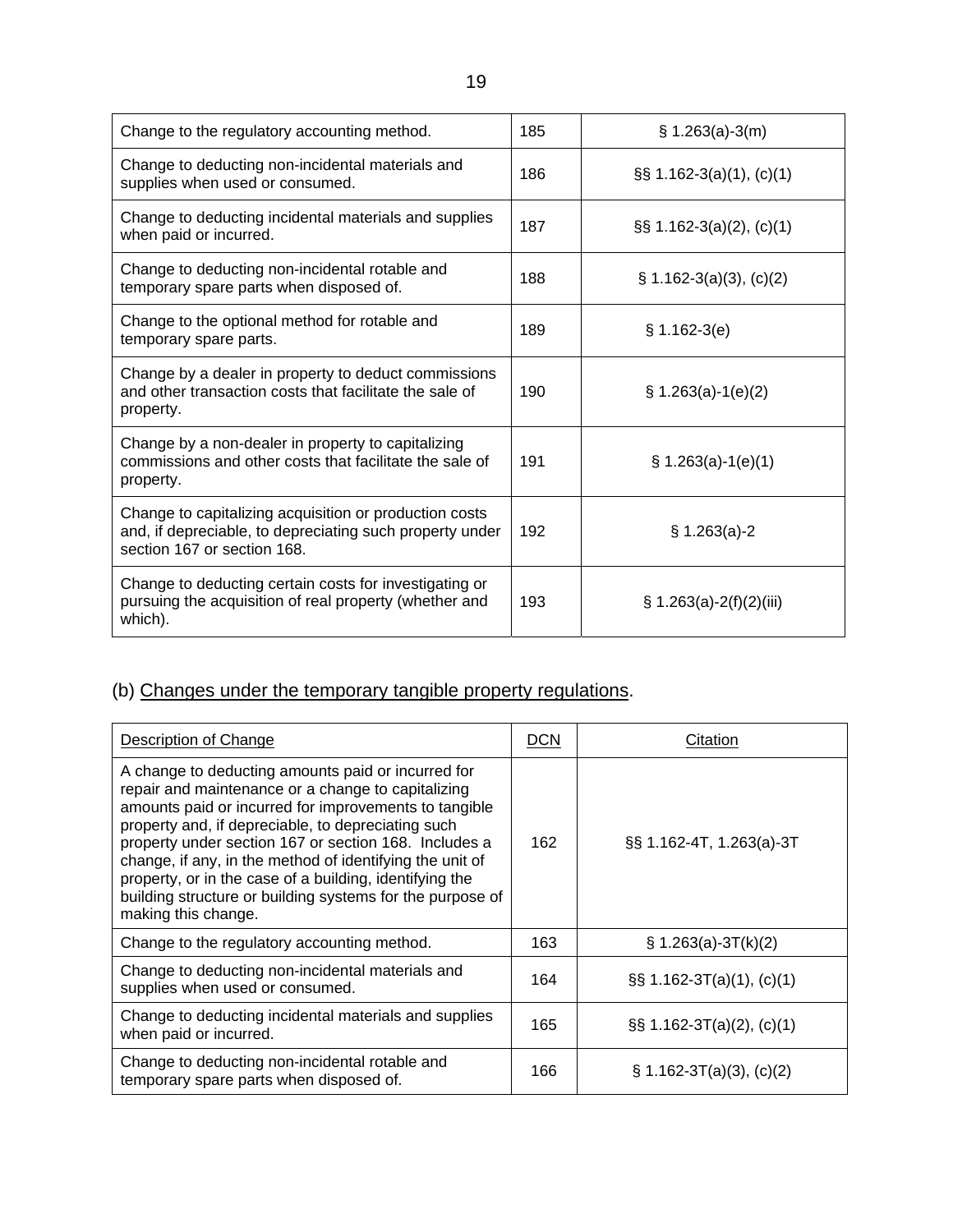| Change to the optional method for rotable and<br>temporary spare parts.                                                                           | 167 | $$1.162-3T(e)$                          |
|---------------------------------------------------------------------------------------------------------------------------------------------------|-----|-----------------------------------------|
| Change by a dealer in property to deduct commissions<br>and other costs that facilitate sales.                                                    | 168 | $\S$ 1.263(a)-1T(d)(1)                  |
| Change to applying the de minimis rule                                                                                                            | 169 | $\S$ § 1.263(a)-2T(g), 1.263A-1T(b)(14) |
| Change to deducting certain costs for investigating or<br>pursuing the acquisition of real property.                                              | 170 | $\S$ 1.263(a)-2T(f)(2)(iii)             |
| Change by non-dealer in property to capitalizing<br>commissions and other costs that facilitate sales.                                            | 172 | $\S$ 1.263(a)-1T(d)(1)                  |
| Change to capitalizing acquisition or production costs<br>and, if depreciable, to depreciating such property under<br>section 167 or section 168. | 173 | $§1.263(a)-2T$                          |

 (9) Contact information. For further information regarding a change under this section, contact Alan S. Williams at 202-317-5100 (not a toll-free call).

(2) Rev. Proc. 2011-14 is modified to add new section 11.09 of the APPENDIX,

to read as follows:

.09 Change to a reasonable allocation method described in § 1.263A-1(f)(4) for self-constructed assets.

(1) Description of change.

(a) Applicability. This change applies to a producer (as defined in section

11.01(2)(d) of this APPENDIX) that wants to change to a UNICAP method that uses a reasonable method, within the meaning of  $\S$  1.263A-1(f)(4), other than the methods specifically described in § 1.263A-1(f)(2) or (3) to properly allocate direct and indirect costs among units of property produced during the taxable year.

(b) Inapplicability. This change does not apply to an allocation method based on the number of units produced or an allocation method that does not allocate costs to the units of property produced. This change does not apply to a change described in another section of this APPENDIX or in other guidance published in the Internal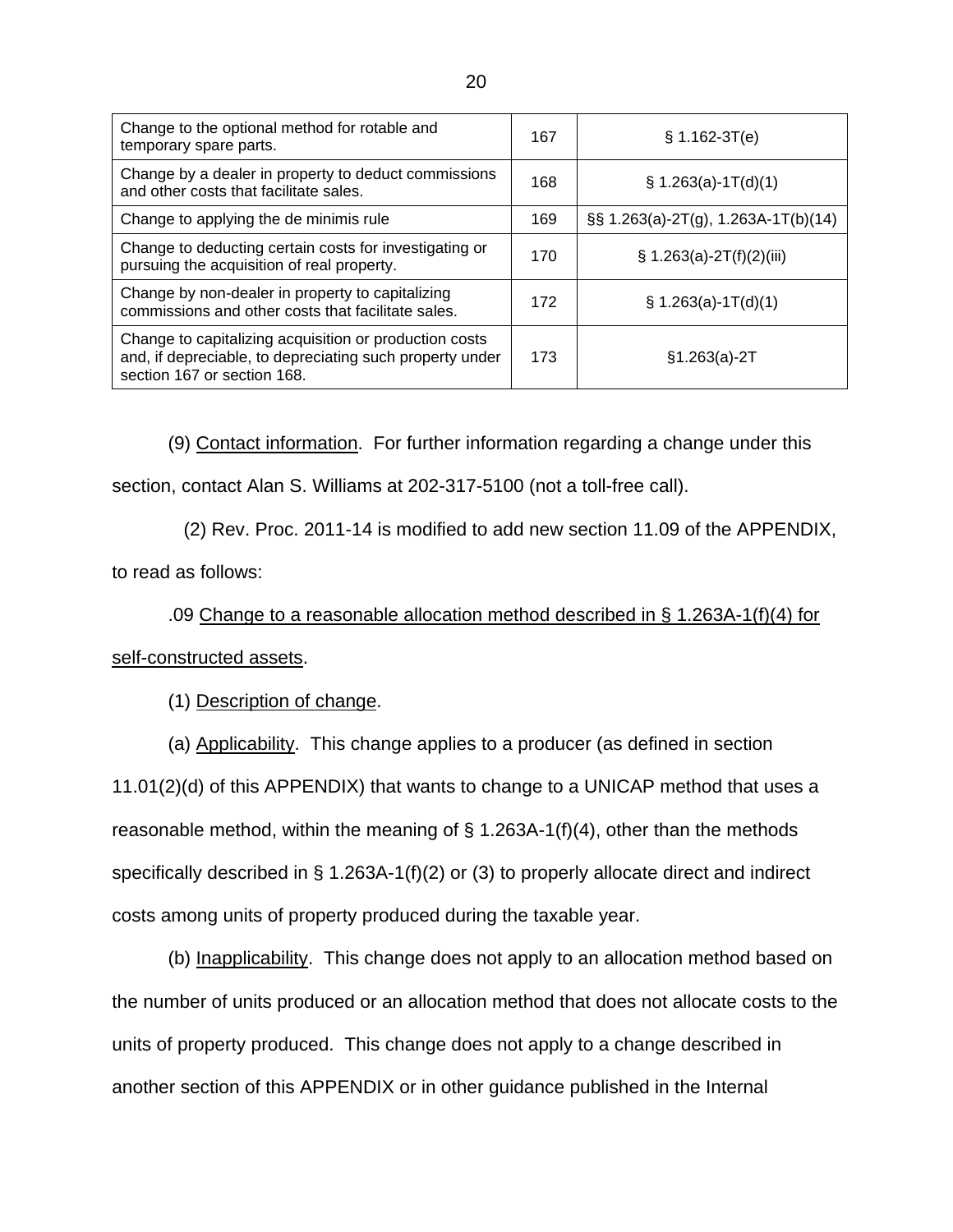Revenue Bulletin. For example, this change does not apply to a change described in section 11.01 or 11.02 of this APPENDIX.

(2) No ruling on reasonableness of method. The consent granted under this revenue procedure for this change is not a determination by the Commissioner that the taxpayer is using a reasonable allocation method for costs subject to section 263A and does not create any presumption that the proposed allocation method is permissible. The director will ascertain whether the taxpayer's allocation method is reasonable within the meaning of  $\S$  1.263A-1(f)(4).

(3) Multiple changes. A taxpayer making both this change and another change in method of accounting under section 10.11 of the APPENDIX for the same year of change must comply with the ordering rules of § 1.263A-7(b)(2).

(4) Ogden copy of Form 3115 required in lieu of national office copy. A taxpayer changing its method of accounting under this section 11.09 of the APPENDIX must file a signed copy of its completed Form 3115 with the IRS in Ogden, UT (Ogden copy), in lieu of filing the national office copy, no earlier than the first day of the year of change and no later than the date the taxpayer files the original Form 3115 with its federal income tax return for the year of change. If a taxpayer makes both this change and a change under section 10.11 of this APPENDIX on a single Form 3115 for the same year of change, then the taxpayer must file a signed copy of that completed Form 3115 with the IRS in Ogden, UT (Ogden copy), in lieu of filing the national office copy, no earlier than the first day of the year of change and no later than the date the taxpayer files the original Form 3115 with its federal income tax return for the year of change and in accordance with section 10.11 of this APPENDIX. See sections 6.02(3)(a)(ii)(B)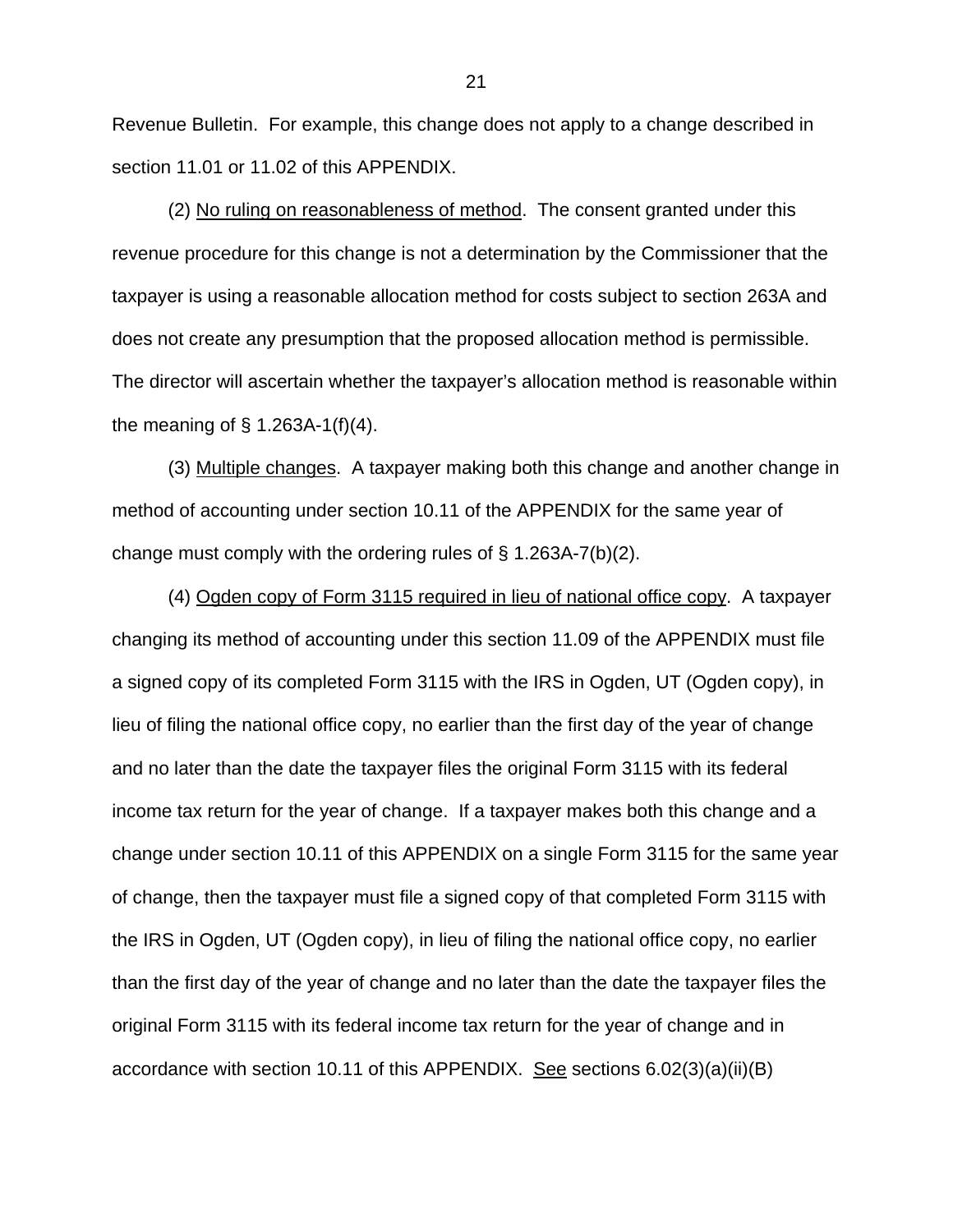(providing the general rules) and 6.02(7)(b) (providing the mailing address) of this revenue procedure.

(5) Designated automatic accounting method change number. The designated automatic accounting method change number for a change under section 11.09 of this APPENDIX is "194." See section 6.02(4) of this revenue procedure.

(6) Contact information. For further information regarding a change under this section, contact Christopher W. Call at 202-317-6970 (not a toll-free call).

 (3) Rev. Proc. 2011-14 is modified to add new section 11.10 of the APPENDIX, to read as follows:

.10 Real property acquired through foreclosure.

 (1) Applicability. This change applies to a taxpayer that capitalizes costs under section 263A(b)(2) and § 1.263A-3(a)(1) to real property acquired through foreclosure, or similar transaction, where the taxpayer wants to change its method of accounting to an otherwise permissible method of accounting under which the acquisition and holding costs for real property acquired through foreclosure, or similar transaction, are not capitalized under section 263A(b)(2) and § 1.263A-3(a)(1). To qualify for this change in method of accounting, a taxpayer must:

 (a) originate, or acquire and hold for investment, loans that are secured by real property; and

 (b) acquire the real property that secures the loans at a foreclosure sale, by deed in lieu of foreclosure, or in another similar transaction.

 (2) Inapplicability. This change does not apply to costs capitalized under § 263A(b)(1) and § 1.263A-2(a)(1) by the taxpayer to the acquired real property as a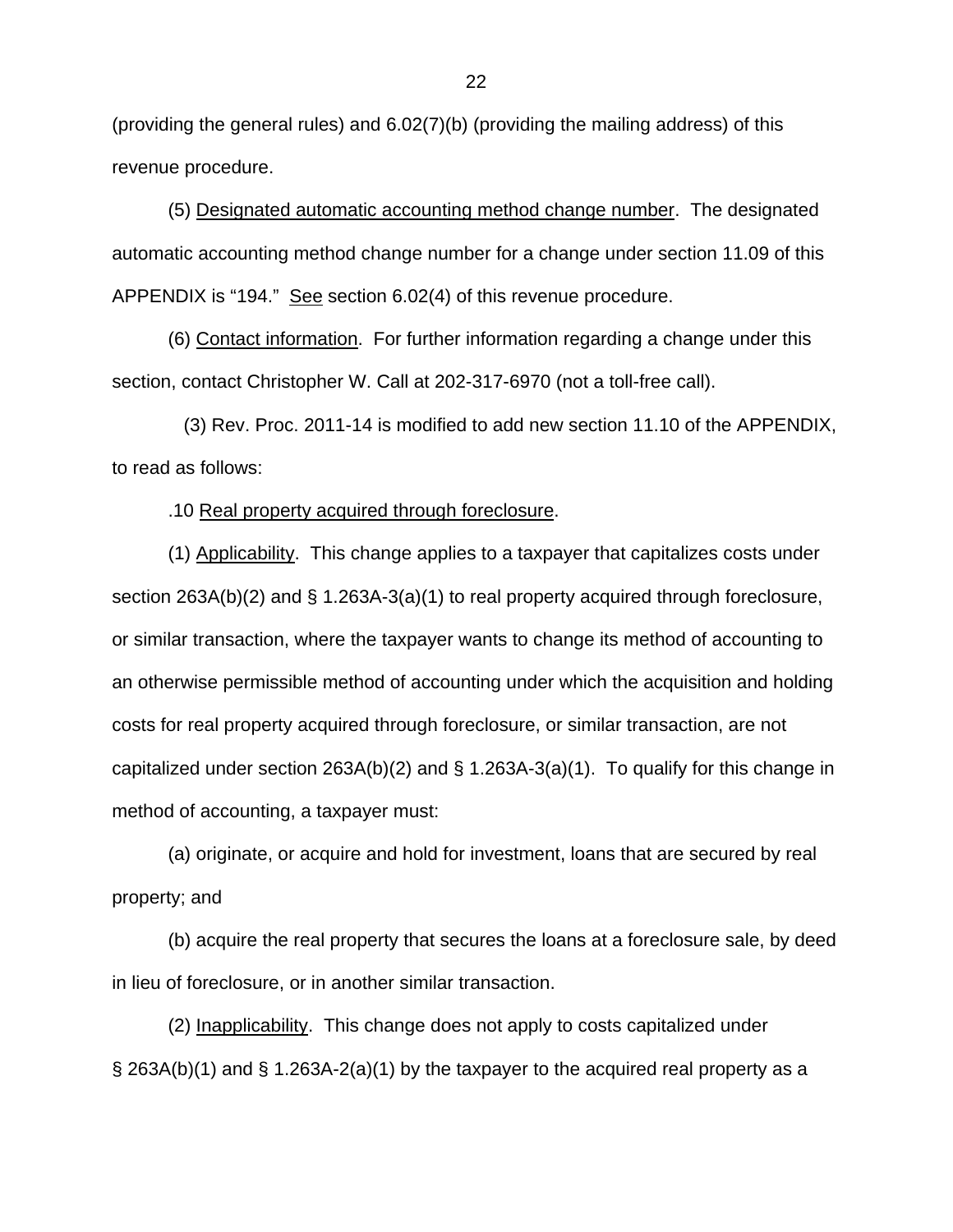result of production activities.

 (3) Certain scope limitations temporarily inapplicable. The scope limitations in sections 4.02(1) through (4) and (7) of this revenue procedure do not apply to a taxpayer making this accounting method change for its first or second taxable year ending after December 31, 2012.

 (4) Ogden copy of Form 3115 required in lieu of national office copy. A taxpayer changing its method of accounting under this section 11.10 of the APPENDIX must file a signed copy of its completed Form 3115 with the IRS in Ogden, UT (Ogden copy), in lieu of filing the national office copy, no earlier than the first day of the year of change and no later than the date the taxpayer files the original Form 3115 with its federal income tax return for the year of change. See sections  $6.02(3)(a)(ii)(B)$  (providing the general rules) and 6.02(7)(b) (providing the mailing address) of this revenue procedure.

 (5) Designated automatic accounting method change numbers. The designated automatic accounting method change number for a change under section 11.10 of this APPENDIX is "195."

(6) Contact information. For further information regarding a change under this section, contact Roy Hirschhorn at (202) 317-6970 (not a toll-free call).

## SECTION 4. EFFECTIVE DATE

.01 In general. Except as provided in section 4.02 of this revenue procedure, this revenue procedure is effective January 24, 2014.

.02 Transition rules. The following transition rules apply:

(1) Form 3115 filed under Rev. Proc. 97-27. If before January 24, 2014, a taxpayer properly filed an application under Rev. Proc. 97-27 requesting consent for a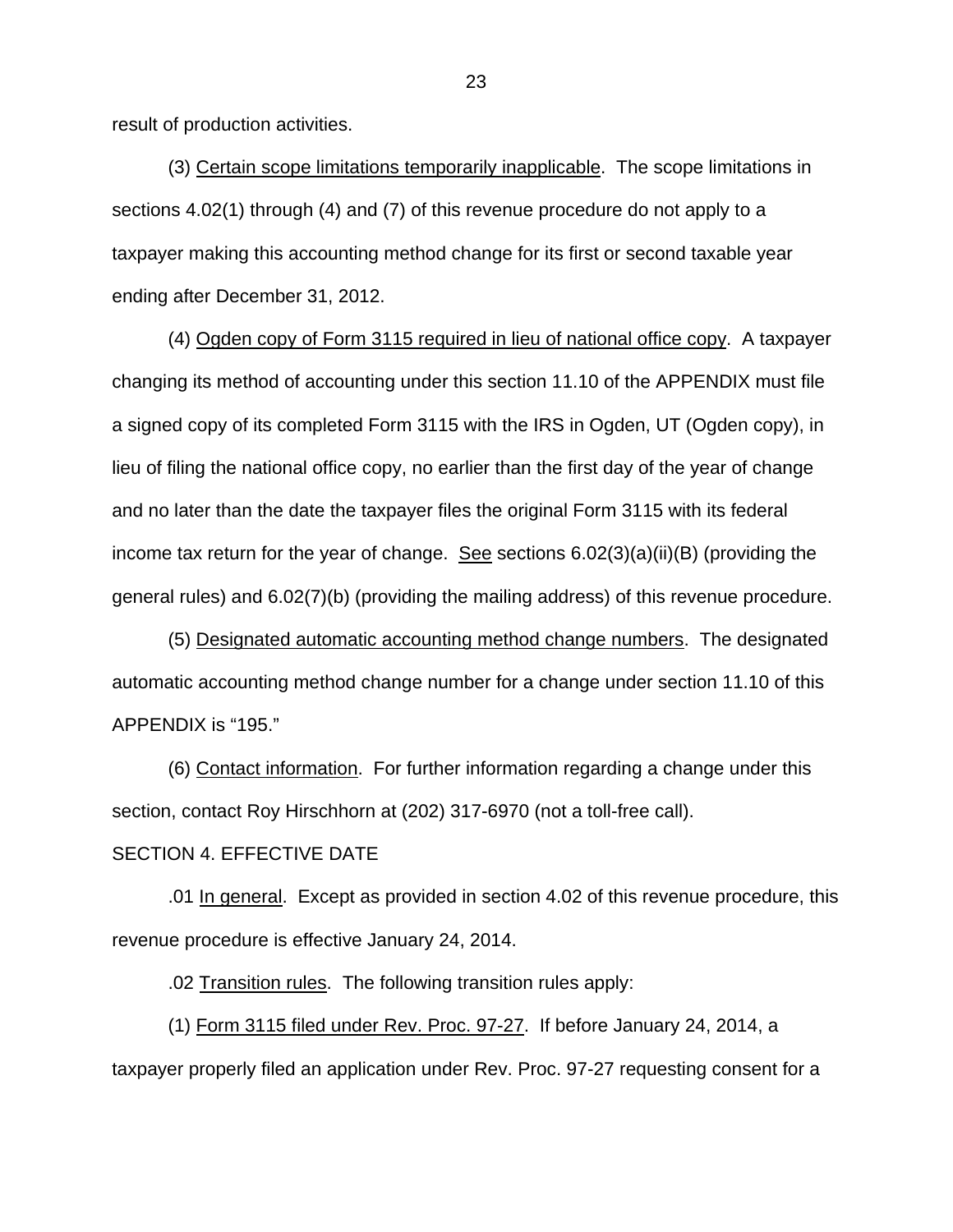change in method of accounting described in section 3 of this revenue procedure, and the Form 3115 is pending with the national office on January 24, 2014, the taxpayer may choose to make the change under this revenue procedure if the taxpayer is otherwise eligible under this revenue procedure. The taxpayer must notify the national office of its intent to make the change under this revenue procedure prior to the issuance of a letter ruling granting or denying consent for the change. If the taxpayer timely notifies the national office that it will make the change under this revenue procedure, the national office ordinarily will return the Form 3115 to the taxpayer to make the necessary modifications to comply with the applicable provisions of this revenue procedure and will refund the user fee submitted with the Form 3115.

A Form 3115 that is returned to the taxpayer for necessary modifications will be converted to an application under this revenue procedure if the taxpayer resubmits the Form 3115 with the necessary modifications, along with a copy of the national office letter sent with the returned Form 3115, to the national office within 30 calendar days after the date of the Service's letter returning the Form 3115 to the taxpayer.

(2) Form 3115 filed under Rev. Proc. 2012-19.

(a) General rule. If a taxpayer properly files an application with the IRS in Ogden, UT (Ogden Copy) under Rev. Proc. 2012-19 to make a change in method of accounting described in Rev. Proc. 2012-19 and the application was either post-marked or received by the IRS on or before January 24, 2014, the taxpayer makes the change under Rev. Proc. 2012-19.

(b) Option to file an amended application. If on or before January 24, 2014, a taxpayer properly filed an application under Rev. Proc. 2012-19, the taxpayer may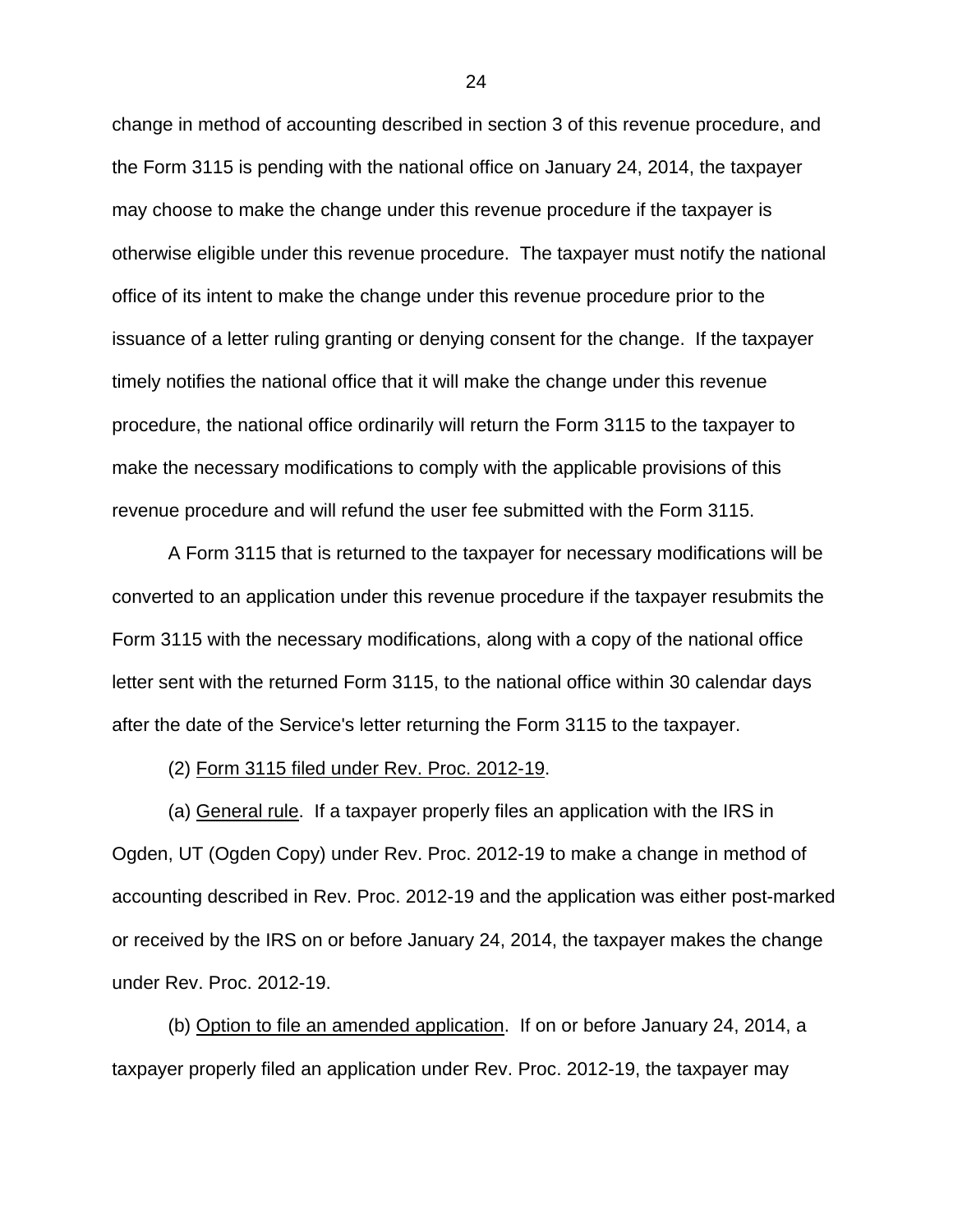choose to file an amended application for that year of change under this revenue procedure if, by the due date of the federal income tax return for the year of change (excluding extensions), the taxpayer (i) files an original or amended return using the new method of accounting pursuant to this revenue procedure, (ii) attaches the original amended application filed under this revenue procedure to its original or amended return for the year of change, (iii) writes on the top of page 1 of the Ogden Copy of the amended application "FILED UNDER SECTION 4.02(2) OF REV. PROC. 2014-16"; and (iv) sends the Ogden Copy of the amended application to the following address no later than the date the original amended application is filed with the original or amended return: Internal Revenue Service, 1973 North Rulon White Blvd., Mail Stop 4917, Ogden, UT 84404.

#### SECTION 5. EFFECT ON OTHER DOCUMENTS

.01 Rev. Proc. 2011-14 is modified and clarified.

.02 Rev. Proc. 2012-19 is modified and superseded.

#### SECTION 6. PAPERWORK REDUCTION ACT

 The collection of information contained in this revenue procedure has been reviewed and approved by the Office of Management and Budget in accordance with the Paperwork Reduction Act (44 U.S.C. 3507) under control number 1545-1551. An agency may not conduct or sponsor, and a person is not required to respond to, a collection of information unless the collection of information displays a valid OMB control number.

The collections of information in this revenue procedure are in section 3. This information is necessary and will be used to determine whether the taxpayer properly